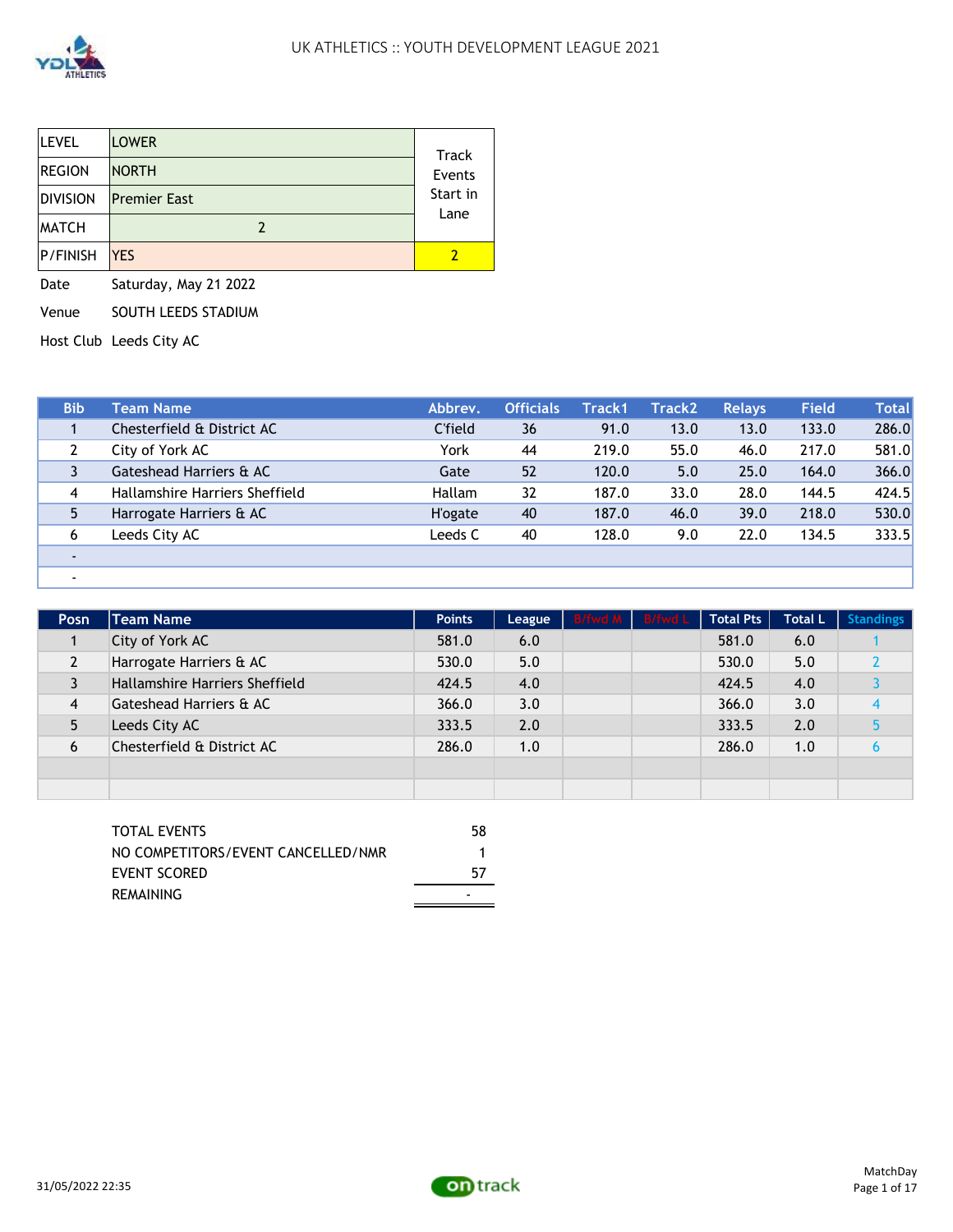

|              |                         | 100m U15 Boys A          | Wind            | 1.4   |                         |                |    | 100m U15 Boys B        | Wind            | 0.9      |                |
|--------------|-------------------------|--------------------------|-----------------|-------|-------------------------|----------------|----|------------------------|-----------------|----------|----------------|
|              |                         | Posn No. Athlete         | Club            | Perf  | <b>AAA</b>              |                |    | Posn No. Athlete       | Club            | Perf     | AAA            |
| $\mathbf{1}$ | 3                       | Cristian OMORODION       | Gate            | 11.94 | 3                       | $\mathbf{1}$   |    | 33 Matthew INMAN       | Gate            | 12.39    | $\overline{4}$ |
| 2            | 5                       | <b>Arran BROMPTON</b>    | <b>H</b> 'ogate | 12.19 | 4                       | $\mathbf{2}$   |    | 22 Luca HOW            | York            | 12.80    |                |
| 3            | 6                       | Morgan DOWNES            | Leeds C         | 12.39 | $\overline{\mathbf{4}}$ | 3              |    | 11 Matthew SAGAR       | <b>C'field</b>  | 12.97    |                |
| 4            | 4                       | <b>Finlay GRAY</b>       | Hallam          | 12.60 |                         | 4              |    | 55 Corey BURRETT       | <b>H'ogate</b>  | 13.89    |                |
| 5            | 2                       | Jem CAMPBELL             | York            | 12.88 |                         | 5              | 44 | Alfie BRANDRETH        | Hallam          | 14.23    |                |
| 6            | $\mathbf{1}$            | Tyler BOOTH              | <b>C'field</b>  | 13.41 |                         | 6              |    |                        |                 |          |                |
| 7            |                         |                          |                 |       |                         | $\overline{7}$ |    |                        |                 |          |                |
| 8            |                         |                          |                 |       |                         | 8              |    |                        |                 |          |                |
|              |                         | 100m NS U15 Boys A       | Wind            | 1.6   |                         |                |    | 100m NS U15 Boys B     | Wind            |          |                |
| Posn         |                         | No. Athlete              | Club            | Perf  | <b>AAA</b>              | Posn           |    | No. Athlete            | Club            | Perf     | AAA            |
| 1            |                         | 44 Jack FLETCHER-LINNELL | Hallam          | 13.20 |                         | $\mathbf{1}$   | 98 |                        | No Compet       |          |                |
| 2            |                         | 22 Lucas HERON           | York            | 13.24 |                         | $\mathbf{2}$   |    |                        |                 |          |                |
| 3            | 5                       | James DICKINSON          | <b>H'ogate</b>  | 13.75 |                         | 3              |    |                        |                 |          |                |
| 4            | $\overline{\mathbf{4}}$ | <b>Ben TRICKLEBANK</b>   | Hallam          | 13.78 |                         | 4              |    |                        |                 |          |                |
| 5            |                         | 55 Micah ST. ROSE        | <b>H</b> 'ogate | 14.04 |                         | 5              |    |                        |                 |          |                |
| 6            | $\overline{2}$          | <b>Charlie BLADES</b>    | York            | 14.19 |                         | 6              |    |                        |                 |          |                |
| 7            | 1                       | Joshua DORWARD           | <b>C'field</b>  | 15.89 |                         | $\overline{7}$ |    |                        |                 |          |                |
| 8            |                         |                          |                 |       |                         | 8              |    |                        |                 |          |                |
|              |                         | 200m U15 Boys A          | Wind            |       |                         |                |    | 200m U15 Boys B        | Wind            | $-01.80$ |                |
|              |                         | Posn No. Athlete         | Club            | Perf  | AAA                     | Posn           |    | No. Athlete            | Club            | Perf     | AAA            |
| $\mathbf{1}$ | 3                       | <b>Matthew INMAN</b>     | Gate            | 25.01 | 4                       | $\mathbf{1}$   |    | 33 Cristian OMORODION  | Gate            | 25.15    | $\overline{4}$ |
| 2            | 5                       | Arran BROMPTON           | <b>H</b> 'ogate | 25.48 | $\overline{\mathbf{4}}$ | $\overline{2}$ |    | 22 Joshua SANDWELL     | York            | 26.23    |                |
| 3            | 6                       | Morgan DOWNES            | Leeds C         | 25.91 |                         | 3              | 44 | Jack FLETCHER-LINNELL  | Hallam          | 26.90    |                |
| 4            | $\overline{4}$          | <b>Finlay GRAY</b>       | Hallam          | 26.36 |                         | 4              | 55 | <b>Jack BARNETT</b>    | <b>H</b> 'ogate | 27.67    |                |
| 5            | $\overline{2}$          | Jem CAMPBELL             | York            | 26.43 |                         | 5              |    | 66 Xavier NICOLAS      | Leeds C         | 30.65    |                |
| 6            | $\mathbf{1}$            | <b>Matthew SAGAR</b>     | C'field         | 26.55 |                         | 6              |    |                        |                 |          |                |
| 7            |                         |                          |                 |       |                         | $\overline{7}$ |    |                        |                 |          |                |
| 8            |                         |                          |                 |       |                         | 8              |    |                        |                 |          |                |
|              |                         | 300m U15 Boys A          |                 |       |                         |                |    | 300m U15 Boys B        |                 |          |                |
|              |                         | Posn No. Athlete         | Club            | Perf  | AAA                     |                |    | Posn No. Athlete       | Club            | Perf     | <b>AAA</b>     |
| 1            | $\overline{2}$          | Joshua SANDWELL          | York            | 40.96 | $\overline{4}$          | $\mathbf{1}$   |    | 22 Rowan WHITTAKER     | York            | 42.25    |                |
| 2            | 4                       | Kristian BAK             | Hallam          | 42.04 | 4                       | $\overline{2}$ | 55 | <b>Emmett DALTON</b>   | H'ogate         | 44.18    |                |
| 3            | 1                       | Matthew SAGAR            | C'field         | 43.90 |                         | 3              | 44 | <b>Ben TRICKLEBANK</b> | Hallam          | 44.81    |                |
| 4            | 5                       | Oliver HOLT              | <b>H'ogate</b>  | 44.31 |                         | 4              |    |                        |                 |          |                |
| 5            | 6                       | <b>Essay MULUBRHAN</b>   | Leeds C         | 46.05 |                         | 5              |    |                        |                 |          |                |
| 6            |                         |                          |                 |       |                         | 6              |    |                        |                 |          |                |
| 7            |                         |                          |                 |       |                         | $\overline{7}$ |    |                        |                 |          |                |
| 8            |                         |                          |                 |       |                         | 8              |    |                        |                 |          |                |

**21/05/2022**

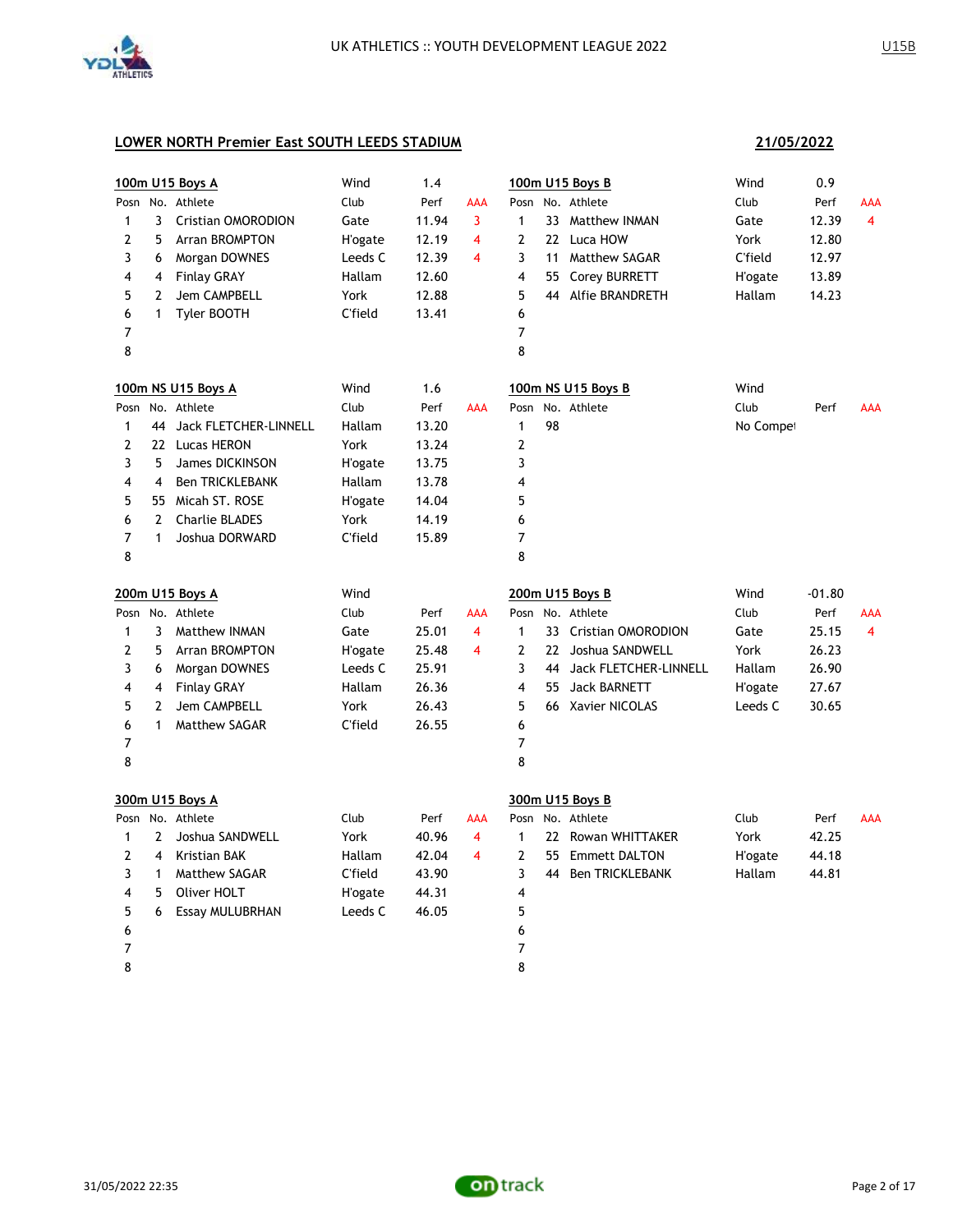

|      |                | 800m U15 Boys A        |                 |          |                         |                |    | 800m U15 Boys B        |                 |          |            |
|------|----------------|------------------------|-----------------|----------|-------------------------|----------------|----|------------------------|-----------------|----------|------------|
| Posn |                | No. Athlete            | Club            | Perf     | <b>AAA</b>              | Posn           |    | No. Athlete            | Club            | Perf     | AAA        |
| 1    | $\overline{2}$ | Joshua SANDWELL        | York            | 02:11.28 | $\overline{\mathbf{3}}$ | $\mathbf{1}$   |    | 55 Otis BAKER          | <b>H</b> 'ogate | 02:20.46 |            |
| 2    | 5              | Tom MATTHEWS           | <b>H</b> 'ogate | 02:17.92 | 4                       | $\overline{2}$ |    | 22 Conal CAIRNS        | York            | 02:30.72 |            |
| 3    | 4              | Evan SHKUL             | Hallam          | 02:26.01 |                         | 3              |    | 44 Rhys CAUDWELL       | Hallam          | 02:53.91 |            |
| 4    | 6              | <b>Essay MULUBRHAN</b> | Leeds C         | 02:26.02 |                         | 4              |    |                        |                 |          |            |
| 5    |                |                        |                 |          |                         | 5              |    |                        |                 |          |            |
| 6    |                |                        |                 |          |                         | 6              |    |                        |                 |          |            |
| 7    |                |                        |                 |          |                         | 7              |    |                        |                 |          |            |
| 8    |                |                        |                 |          |                         | 8              |    |                        |                 |          |            |
|      |                | 800m NS U15 Boys A     |                 |          |                         |                |    | 800m NS U15 Boys B     |                 |          |            |
|      |                | Posn No. Athlete       | Club            | Perf     | <b>AAA</b>              | Posn           |    | No. Athlete            | Club            | Perf     | <b>AAA</b> |
| 1    | 5              | Oliver HOLT            | H'ogate         | 02:21.69 |                         | 1              | 98 |                        | No Compet       |          |            |
| 2    |                |                        |                 |          |                         | $\overline{2}$ |    |                        |                 |          |            |
| 3    |                |                        |                 |          |                         | 3              |    |                        |                 |          |            |
| 4    |                |                        |                 |          |                         | 4              |    |                        |                 |          |            |
| 5    |                |                        |                 |          |                         | 5              |    |                        |                 |          |            |
| 6    |                |                        |                 |          |                         | 6              |    |                        |                 |          |            |
| 7    |                |                        |                 |          |                         | 7              |    |                        |                 |          |            |
| 8    |                |                        |                 |          |                         | 8              |    |                        |                 |          |            |
|      |                | 1500m U15 Boys A       |                 |          |                         |                |    | 1500m U15 Boys B       |                 |          |            |
|      |                | Posn No. Athlete       | Club            | Perf     | <b>AAA</b>              |                |    | Posn No. Athlete       | Club            | Perf     | AAA        |
| 1    | 5              | Luke SHACKLOCK         | <b>H</b> 'ogate | 04:37.68 | $\overline{4}$          | $\mathbf{1}$   |    | 55 Alfie CHARLTON      | <b>H'ogate</b>  | 04:43.85 | 4          |
| 2    | $\overline{2}$ | <b>William KEENS</b>   | York            | 04:38.30 | 4                       | $\overline{2}$ |    | 22 Loic CLEGG          | York            | 05:06.06 |            |
| 3    | 4              | Maxim JOHNSON          | Hallam          | 05:08.76 |                         | 3              |    |                        |                 |          |            |
| 4    |                |                        |                 |          |                         | 4              |    |                        |                 |          |            |
| 5    |                |                        |                 |          |                         | 5              |    |                        |                 |          |            |
| 6    |                |                        |                 |          |                         | 6              |    |                        |                 |          |            |
| 7    |                |                        |                 |          |                         | 7              |    |                        |                 |          |            |
| 8    |                |                        |                 |          |                         | 8              |    |                        |                 |          |            |
|      |                | 80m Hurdles U15 Boys A | Wind            | $-1.9$   |                         |                |    | 80m Hurdles U15 Boys B | Wind            | $-1.9$   |            |
| Posn |                | No. Athlete            | Club            | Perf     | AAA                     |                |    | Posn No. Athlete       | Club            | Perf     | <b>AAA</b> |
| 1    | 4              | Ruben STOVELL          | Hallam          | 13.29    | $\overline{4}$          | $\mathbf{1}$   |    | 55 Emmett DALTON       | <b>H</b> 'ogate | 16.12    |            |
| 2    | $\mathbf{2}$   | Harry JOBSON           | York            | 14.74    |                         | $\mathbf{2}$   |    | 44 Joseph THAKE        | Hallam          | 19.97    |            |
| 3    | 5              | <b>Conor LISTER</b>    | <b>H</b> 'ogate | 16.05    |                         | 3              |    |                        |                 |          |            |
| 4    |                |                        |                 |          |                         | 4              |    |                        |                 |          |            |
| 5    |                |                        |                 |          |                         | 5              |    |                        |                 |          |            |
| 6    |                |                        |                 |          |                         | 6              |    |                        |                 |          |            |
| 7    |                |                        |                 |          |                         | 7              |    |                        |                 |          |            |
| 8    |                |                        |                 |          |                         | 8              |    |                        |                 |          |            |

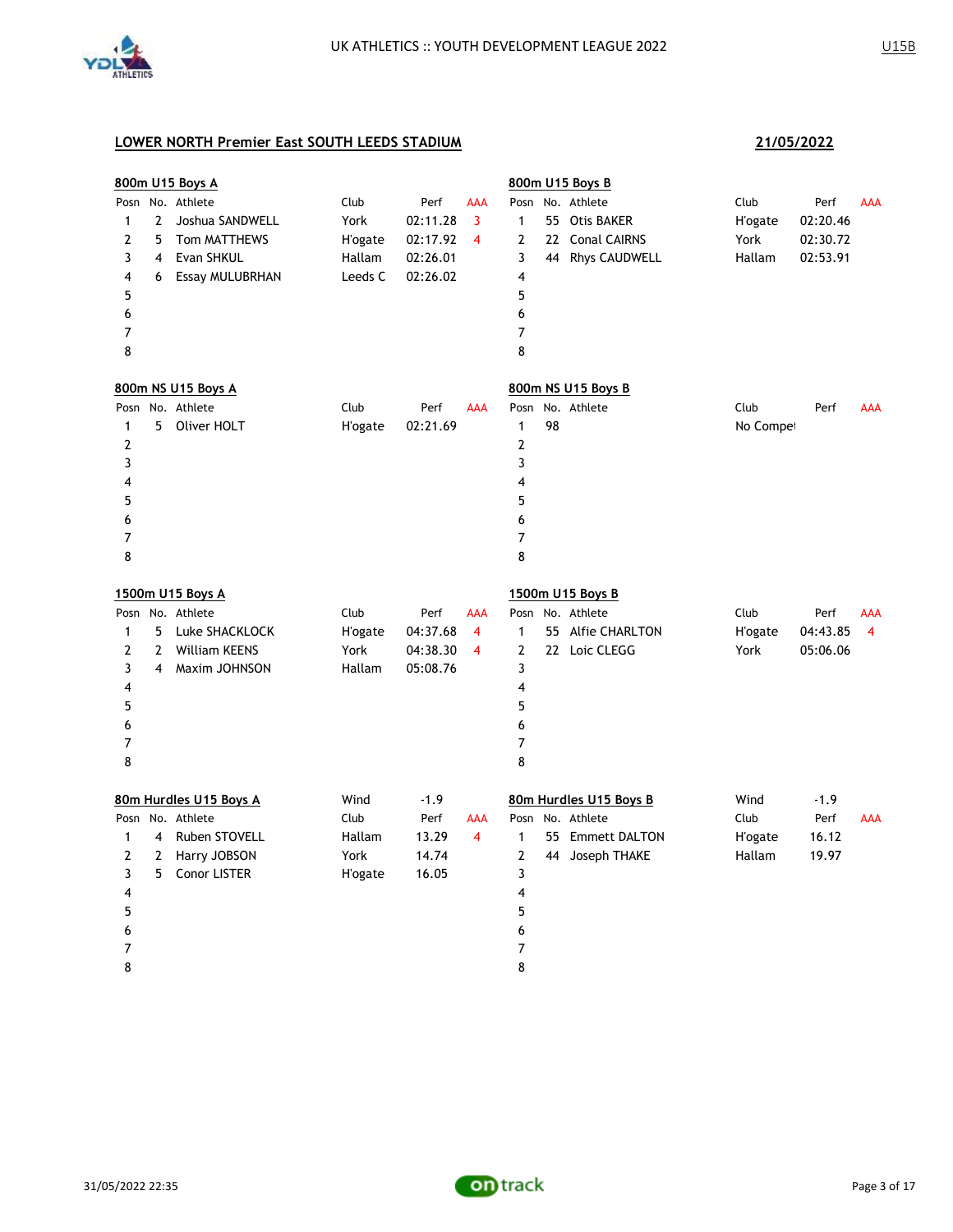

|      |    | Long Jump U15 Boys A      |                 |      |     |      |    | Long Jump U15 Boys B  |                 |      |            |
|------|----|---------------------------|-----------------|------|-----|------|----|-----------------------|-----------------|------|------------|
| Posn |    | Bib Athlete               | Club            | Perf | AAA | Posn |    | Bib Athlete           | Club            | Perf | <b>AAA</b> |
|      | 6  | Morgan DOWNES             | Leeds C         | 5.02 | 4   | 1    | 66 | Matejus VARNELIS      | Leeds C         | 4.81 |            |
| 2    | 2  | Harry JOBSON              | York            | 4.66 |     | 2    | 5  | Oliver HOLT           | <b>H</b> 'ogate | 4.13 |            |
| 3    | 3  | <b>Ben CUNNINGHAM</b>     | Gate            | 4.63 |     | 3    | 22 | <b>Charlie BLADES</b> | York            | 4.13 |            |
| 4    | 55 | <b>Emmett DALTON</b>      | H'ogate         | 4.36 |     | 4    | 11 | Joshua DORWARD        | C'field         | 3.59 |            |
| 5    |    | Ezra ADETUNJI             | C'field         | 4.35 |     | 5    |    |                       |                 |      |            |
| 6    | 4  | Joseph THAKE              | Hallam          | 3.63 |     | 6    |    |                       |                 |      |            |
| 7    |    |                           |                 |      |     | 7    |    |                       |                 |      |            |
| 8    |    |                           |                 |      |     | 8    |    |                       |                 |      |            |
|      |    | High Jump U15 Boys A      |                 |      |     |      |    | High Jump U15 Boys B  |                 |      |            |
| Posn |    | Bib Athlete               | Club            | Perf | AAA | Posn |    | Bib Athlete           | Club            | Perf | <b>AAA</b> |
|      | 5  | Joshua KEAY               | <b>H</b> 'ogate | 1.62 | 3   | 1    | 3  | <b>Ben CUNNINGHAM</b> | Gate            | 1.59 | 4          |
| 2    | 33 | <b>Cristian OMORODION</b> | Gate            | 1.62 | 3   | 2    | 22 | Rowan WHITTAKER       | York            | 1.35 |            |
| 3    | 2  | Harry JOBSON              | York            | 1.45 |     | 3    | 55 | Luke SHACKLOCK        | H'ogate         | 1.35 |            |
| 4    | 44 | <b>Kristian BAK</b>       | Hallam          | 1.35 |     | 4    | 4  | Maxim JOHNSON         | Hallam          | 1.25 |            |
| 5.   |    | Ezra ADETUNJI             | C'field         | 1.25 |     |      |    |                       |                 |      |            |

| Pole Vault U15 Boys A |                  |                 |      |     |      | Pole Vault U15 Boys B |                  |        |      |     |  |  |
|-----------------------|------------------|-----------------|------|-----|------|-----------------------|------------------|--------|------|-----|--|--|
|                       | Posn Bib Athlete | Club            | Perf | AAA | Posn |                       | Bib Athlete      | Club   | Perf | AAA |  |  |
| 4                     | Ruben STOVELL    | Hallam          | 3.05 | 3.  |      |                       | 44 Maxim JOHNSON | Hallam | 2.40 | 4   |  |  |
| -5                    | Joshua KEAY      | <b>H</b> 'ogate | 2.10 |     |      |                       |                  |        |      |     |  |  |
|                       | Joshua DORWARD   | C'field         | 70.١ |     |      |                       |                  |        |      |     |  |  |

|      | Shot U15 Boys A |                  |                 |       |     |   | Shot U15 Boys B |                  |                 |      |            |
|------|-----------------|------------------|-----------------|-------|-----|---|-----------------|------------------|-----------------|------|------------|
| Posn |                 | Bib Athlete      | Club            | Perf  | AAA |   |                 | Posn Bib Athlete | Club            | Perf | <b>AAA</b> |
|      | 3.              | Joseph PERKINS   | Gate            | 11.94 | 2   |   | 55.             | Jack BARNETT     | <b>H</b> 'ogate | 7.26 |            |
| 2    | 4               | Ruben STOVELL    | Hallam          | 11.92 | 2   |   | 22              | Lucas HERON      | York            | 6.30 |            |
| 3    | 6               | Matejus VARNELIS | Leeds C         | 8.87  |     | 3 | 33              | Ben CUNNINGHAM   | Gate            | 6.02 |            |
| 4    |                 | Archie WRIGHT    | York            | 8.72  |     | 4 | 44              | Ben TRICKLEBANK  | <b>Hallam</b>   | 5.46 |            |
| 5.   | 5               | Joshua KEAY      | <b>H</b> 'ogate | 7.70  |     | 5 |                 |                  |                 |      |            |
| 6    |                 |                  |                 |       |     | 6 |                 |                  |                 |      |            |
|      |                 |                  |                 |       |     |   |                 |                  |                 |      |            |
| 8    |                 |                  |                 |       |     | 8 |                 |                  |                 |      |            |
|      |                 |                  |                 |       |     |   |                 |                  |                 |      |            |

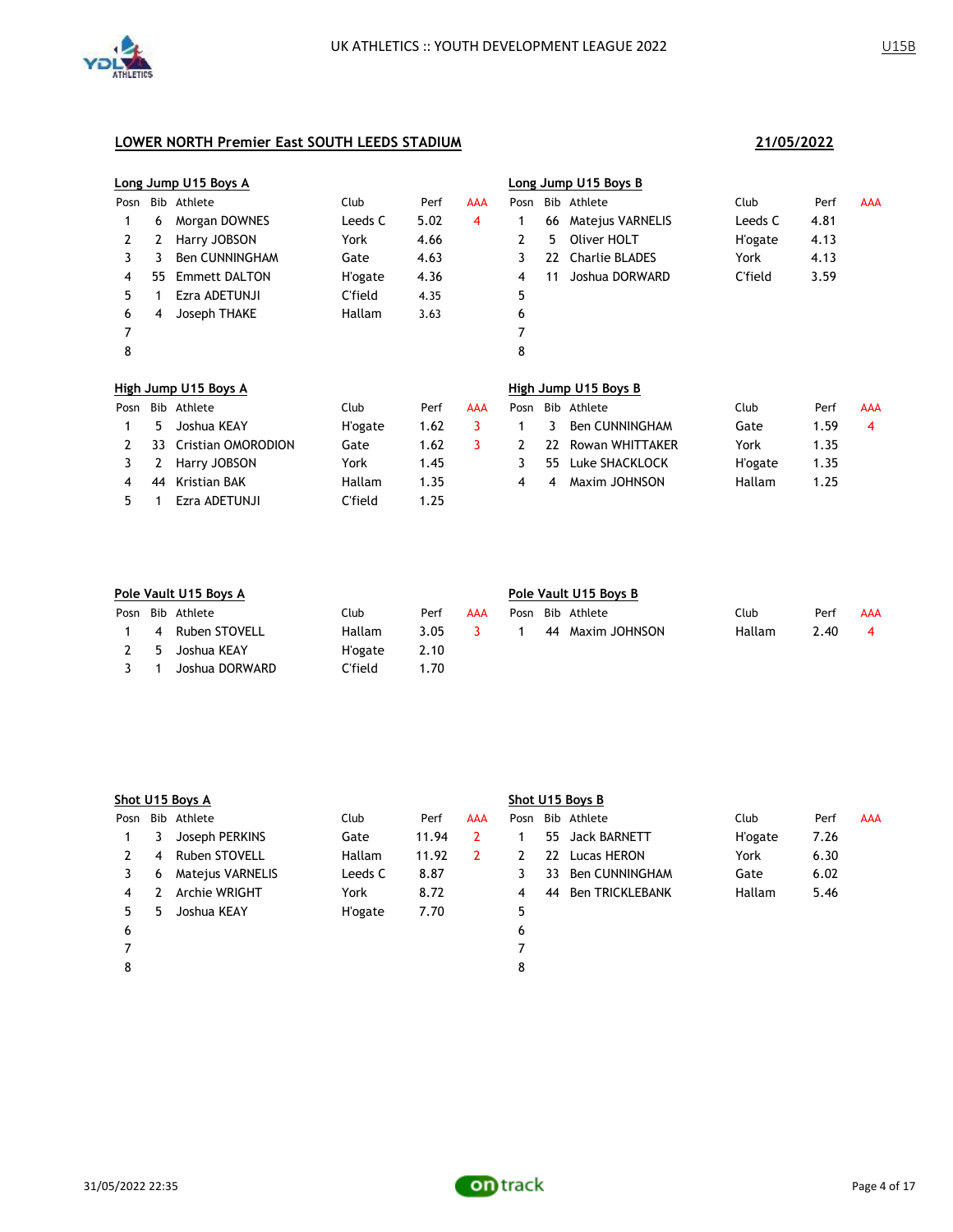

|      |                         | Discus U15 Boys A      |                |       |                |                |    | Discus U15 Boys B  |                 |       |            |
|------|-------------------------|------------------------|----------------|-------|----------------|----------------|----|--------------------|-----------------|-------|------------|
| Posn |                         | Bib Athlete            | Club           | Perf  | AAA            | Posn           |    | Bib Athlete        | Club            | Perf  | <b>AAA</b> |
| 1    | 3                       | Joseph PERKINS         | Gate           | 33.17 | $\overline{2}$ | $\mathbf{1}$   |    | 55 Tom MATTHEWS    | <b>H</b> 'ogate | 13.20 |            |
| 2    | 1                       | Tyler BOOTH            | C'field        | 25.86 | 4              | 2              |    |                    |                 |       |            |
| 3    | 6                       | Matejus VARNELIS       | Leeds C        | 23.60 |                | 3              |    |                    |                 |       |            |
| 4    | 2                       | Archie WRIGHT          | York           | 22.27 |                | 4              |    |                    |                 |       |            |
| 5    | 5                       | Otis BAKER             | <b>H'ogate</b> | 15.43 |                | 5              |    |                    |                 |       |            |
| 6    | 4                       | Joseph THAKE           | Hallam         | 11.73 |                | 6              |    |                    |                 |       |            |
| 7    |                         |                        |                |       |                | 7              |    |                    |                 |       |            |
| 8    |                         |                        |                |       |                | 8              |    |                    |                 |       |            |
|      |                         | Hammer U15 Boys A      |                |       |                |                |    | Hammer U15 Boys B  |                 |       |            |
| Posn |                         | Bib Athlete            | Club           | Perf  | <b>AAA</b>     | Posn           |    | Bib Athlete        | Club            | Perf  | <b>AAA</b> |
| 1    | 3                       | Joseph PERKINS         | Gate           | 28.73 | 4              | $\mathbf{1}$   |    |                    |                 |       |            |
| 2    |                         |                        |                |       |                | $\overline{2}$ |    |                    |                 |       |            |
| 3    |                         |                        |                |       |                | 3              |    |                    |                 |       |            |
| 4    |                         |                        |                |       |                | 4              |    |                    |                 |       |            |
| 5    |                         |                        |                |       |                | 5              |    |                    |                 |       |            |
| 6    |                         |                        |                |       |                | 6              |    |                    |                 |       |            |
| 7    |                         |                        |                |       |                | 7              |    |                    |                 |       |            |
| 8    |                         |                        |                |       |                | 8              |    |                    |                 |       |            |
|      |                         | Javelin U15 Boys A     |                |       |                |                |    | Javelin U15 Boys B |                 |       |            |
| Posn |                         | Bib Athlete            | Club           | Perf  | <b>AAA</b>     |                |    | Posn Bib Athlete   | Club            | Perf  | <b>AAA</b> |
| 1    | 1                       | Tyler BOOTH            | C'field        | 26.78 |                | 1              | 5  | James DICKINSON    | <b>H'ogate</b>  | 21.61 |            |
| 2    | 2                       | Archie WRIGHT          | York           | 25.71 |                | 2              | 44 | <b>Finlay GRAY</b> | Hallam          | 16.83 |            |
| 3    | 6                       | <b>Essay MULUBRHAN</b> | Leeds C        | 23.77 |                | 3              | 22 | <b>Lucas HERON</b> | York            | 16.74 |            |
| 4    | 55                      | Micah ST. ROSE         | <b>H'ogate</b> | 22.60 |                | 4              |    | 66 Xavier NICOLAS  | Leeds C         | 12.02 |            |
| 5    | $\overline{\mathbf{4}}$ | <b>Kristian BAK</b>    | Hallam         | 22.31 |                | 5              |    |                    |                 |       |            |
| 6    |                         |                        |                |       |                | 6              |    |                    |                 |       |            |
| 7    |                         |                        |                |       |                | 7              |    |                    |                 |       |            |
| 8    |                         |                        |                |       |                | 8              |    |                    |                 |       |            |
|      |                         |                        |                |       |                |                |    |                    |                 |       |            |

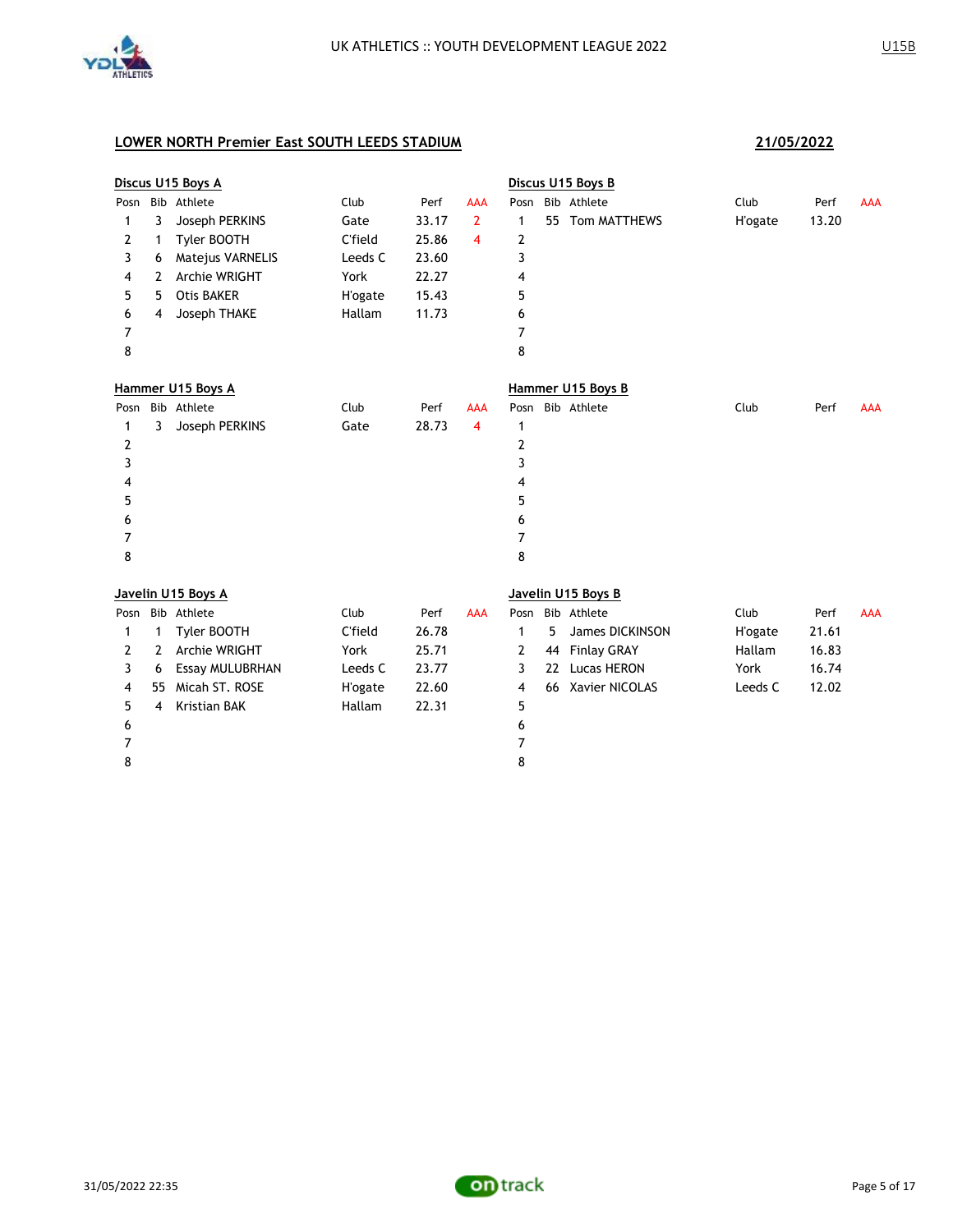

### **4 x 100m U15 Boys A**

|     | Club                                                                                                                                                                                                                                                                                       | Perf  |
|-----|--------------------------------------------------------------------------------------------------------------------------------------------------------------------------------------------------------------------------------------------------------------------------------------------|-------|
|     | Gate                                                                                                                                                                                                                                                                                       | 51.27 |
|     | <b>H'ogate</b>                                                                                                                                                                                                                                                                             | 51.57 |
|     | York                                                                                                                                                                                                                                                                                       | 51.78 |
| 4 4 | Hallam                                                                                                                                                                                                                                                                                     | 53.81 |
|     | Posn No. Runners<br>3 Cristian OMORODION, Matthew INMAN, Ben CUNNINGHAM, Joseph PERKINS<br>2 5 Jack BARNETT, Arran BROMPTON, Corey BURRETT, James DICKINSON<br>3 2 Jem CAMPBELL, Rowan WHITTAKER, Lucas HERON, Luca HOW<br>Finlay GRAY, Alfie BRANDRETH, Evan SHKUL, Jack FLETCHER-LINNELL |       |

- 
- 
- 

### **4 x 300m U15 Boys A**

|  | Posn No. Runners                                                | Club          | Perf     |
|--|-----------------------------------------------------------------|---------------|----------|
|  | 5 Oliver HOLT, Tom MATTHEWS, Otis BAKER, Emmett DALTON          | H'ogate       | 02:56.43 |
|  | 2 2 William KEENS, Conal CAIRNS, Loic CLEGG, Joshua SANDWELL    | York          | 03:00.24 |
|  | 3 4 Ben TRICKLEBANK, Maxim JOHNSON, Kristian BAK, Ruben STOVELL | <b>Hallam</b> | X        |
|  |                                                                 |               |          |

- 
- 
- 
- 
- 

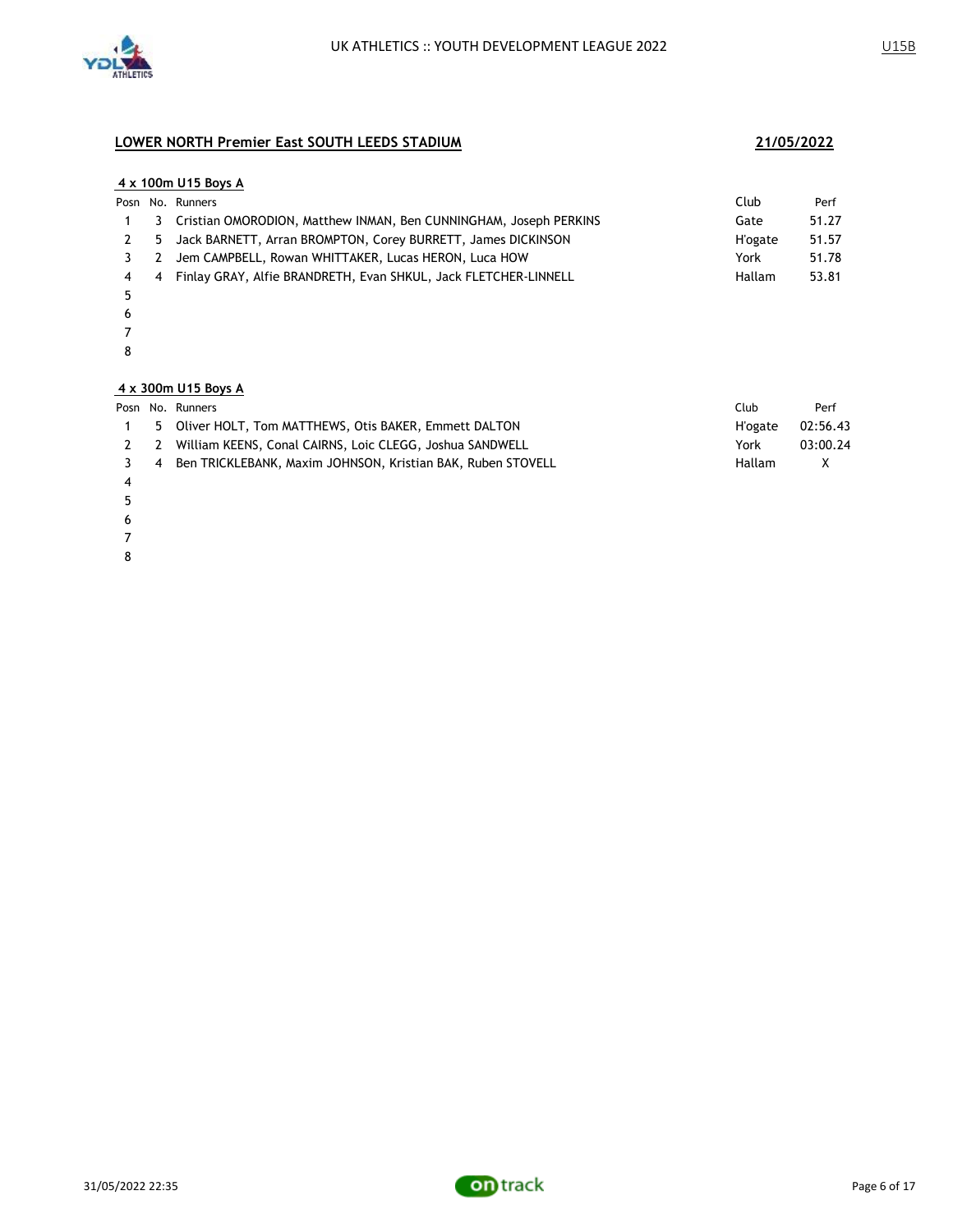

**21/05/2022**

| 1<br>2<br>3<br>4<br>5<br>6<br>7<br>8 | 6<br>$\overline{2}$<br>3<br>4<br>$\mathbf{1}$<br>5 | 100m U15 Girls A<br>Posn No. Athlete<br>Jensina ANGELO<br>Nancy MARSHALL<br>Millie BUCK<br>Ameera-leigh KELLY<br>Layla DUKE<br>Jessica TANG | Wind<br>Club<br>Leeds C<br>York<br>Gate<br>Hallam<br>C'field<br><b>H</b> 'ogate | 1.8<br>Perf<br>12.79<br>13.17<br>13.21<br>13.31<br>13.61<br>13.75 | AAA<br>$\overline{2}$<br>3<br>$\overline{4}$<br>4 | Posn<br>$\mathbf{1}$<br>2<br>3<br>4<br>5<br>6<br>$\overline{7}$<br>8 | 55<br>44<br>33<br>11 | 100m U15 Girls B<br>No. Athlete<br>66 Mia CAMARA-KEARTON<br>Freya DUNSEATH<br><b>Scarlett KENT</b><br>Cerys GREGORY<br>Penny BLANT<br>22 Emily PORTEOUS | Wind<br>Club<br>Leeds C<br><b>H'ogate</b><br>Hallam<br>Gate<br>C'field<br>York | 3.5<br>Perf<br>13.11<br>13.73<br>13.87<br>13.89<br>14.28<br>14.55 | AAA<br>3   |
|--------------------------------------|----------------------------------------------------|---------------------------------------------------------------------------------------------------------------------------------------------|---------------------------------------------------------------------------------|-------------------------------------------------------------------|---------------------------------------------------|----------------------------------------------------------------------|----------------------|---------------------------------------------------------------------------------------------------------------------------------------------------------|--------------------------------------------------------------------------------|-------------------------------------------------------------------|------------|
|                                      |                                                    | 100m NS U15 Girls A                                                                                                                         | Wind                                                                            | 02.10                                                             |                                                   |                                                                      |                      | 100m NS U15 Girls B                                                                                                                                     | Wind                                                                           |                                                                   |            |
|                                      |                                                    | Posn No. Athlete                                                                                                                            | Club                                                                            | Perf                                                              | AAA                                               | Posn                                                                 |                      | No. Athlete                                                                                                                                             | Club                                                                           | Perf                                                              | <b>AAA</b> |
| 1                                    | 6                                                  | Lauren WILKINSON                                                                                                                            | Leeds C                                                                         | 13.37                                                             |                                                   | $\mathbf{1}$                                                         | 98                   |                                                                                                                                                         | No Compet                                                                      |                                                                   |            |
| $\overline{2}$                       | $\overline{2}$                                     | <b>Harriette WILLIAMS</b>                                                                                                                   | York                                                                            | 13.66                                                             |                                                   | $\mathbf{2}$                                                         |                      |                                                                                                                                                         |                                                                                |                                                                   |            |
| 3                                    |                                                    | 33 Mya WHITE                                                                                                                                | Gate                                                                            | 13.99                                                             |                                                   | 3                                                                    |                      |                                                                                                                                                         |                                                                                |                                                                   |            |
| 4                                    |                                                    | 66 Divine IBIEYE                                                                                                                            | Leeds C                                                                         | 14.18                                                             |                                                   | 4                                                                    |                      |                                                                                                                                                         |                                                                                |                                                                   |            |
| 5                                    |                                                    | 22 Poppy KERRY                                                                                                                              | York                                                                            | 14.20                                                             |                                                   | 5                                                                    |                      |                                                                                                                                                         |                                                                                |                                                                   |            |
| 6                                    | 11                                                 | <b>Sky LAMB</b>                                                                                                                             | C'field                                                                         | 14.56                                                             |                                                   | 6                                                                    |                      |                                                                                                                                                         |                                                                                |                                                                   |            |
| $\overline{7}$                       | $\mathbf{1}$                                       | Lydia GRIFFIN                                                                                                                               | C'field                                                                         | 14.61                                                             |                                                   | $\overline{7}$                                                       |                      |                                                                                                                                                         |                                                                                |                                                                   |            |
| 8                                    |                                                    |                                                                                                                                             |                                                                                 |                                                                   |                                                   | 8                                                                    |                      |                                                                                                                                                         |                                                                                |                                                                   |            |
|                                      |                                                    | <b>200m U15 Girls A</b>                                                                                                                     | Wind                                                                            | 00.10                                                             |                                                   |                                                                      |                      | 200m U15 Girls B                                                                                                                                        | Wind                                                                           | $-02.30$                                                          |            |
|                                      |                                                    | Posn No. Athlete                                                                                                                            | Club                                                                            | Perf                                                              | AAA                                               | Posn                                                                 |                      | No. Athlete                                                                                                                                             | Club                                                                           | Perf                                                              | AAA        |
| 1                                    | 6                                                  | Mia CAMARA-KEARTON                                                                                                                          | Leeds C                                                                         | 27.06                                                             | 3                                                 | $\mathbf{1}$                                                         |                      | 66 Jensina ANGELO                                                                                                                                       | Leeds C                                                                        | 26.82                                                             | 3          |
| $\overline{2}$                       | 3                                                  | Millie BUCK                                                                                                                                 | Gate                                                                            | 27.25                                                             | 4                                                 | $\overline{2}$                                                       |                      | 22 Eva MURRAY                                                                                                                                           | York                                                                           | 28.31                                                             |            |
| 3                                    | 4                                                  | Ameera-leigh KELLY                                                                                                                          | Hallam                                                                          | 27.84                                                             | 4                                                 | 3                                                                    | 11                   | Layla DUKE                                                                                                                                              | C'field                                                                        | 29.11                                                             |            |
| 4                                    | $\mathbf{2}$                                       | <b>Harriette WILLIAMS</b>                                                                                                                   | York                                                                            | 28.58                                                             |                                                   | 4                                                                    |                      | 33 Mya WHITE                                                                                                                                            | Gate                                                                           | 29.55                                                             |            |
| 5                                    | 5                                                  | Gabriella CHIPPINDALE                                                                                                                       | H'ogate                                                                         | 28.75                                                             |                                                   | 5                                                                    | 44                   | Keira BRANAGAN                                                                                                                                          | Hallam                                                                         | 29.59                                                             |            |
| 6                                    | $\mathbf{1}$                                       | <b>Emme DEVINE</b>                                                                                                                          | C'field                                                                         | 29.05                                                             |                                                   | 6                                                                    | 55                   | Jessica KIRK                                                                                                                                            | <b>H'ogate</b>                                                                 | 29.68                                                             |            |
| 7                                    |                                                    |                                                                                                                                             |                                                                                 |                                                                   |                                                   | 7                                                                    |                      |                                                                                                                                                         |                                                                                |                                                                   |            |
| 8                                    |                                                    |                                                                                                                                             |                                                                                 |                                                                   |                                                   | 8                                                                    |                      |                                                                                                                                                         |                                                                                |                                                                   |            |
|                                      |                                                    | <b>300m U15 Girls A</b>                                                                                                                     |                                                                                 |                                                                   |                                                   |                                                                      |                      | 300m U15 Girls B                                                                                                                                        |                                                                                |                                                                   |            |
|                                      |                                                    | Posn No. Athlete                                                                                                                            | Club                                                                            | Perf                                                              | AAA                                               | Posn                                                                 |                      | No. Athlete                                                                                                                                             | Club                                                                           | Perf                                                              | <b>AAA</b> |
| 1                                    | 4                                                  | <b>Grace INGLE</b>                                                                                                                          | Hallam                                                                          | 44.28                                                             | 3                                                 | $\mathbf{1}$                                                         |                      | 22 Isobel MADDEN                                                                                                                                        | York                                                                           | 45.92                                                             |            |
| $\mathbf{2}$                         | 6                                                  | Molly BUTTERWORTH                                                                                                                           | Leeds C                                                                         | 45.38                                                             | $\overline{4}$                                    | $\mathbf{2}$                                                         | 55                   | Harriet MITCHELL                                                                                                                                        | <b>H</b> 'ogate                                                                | 47.28                                                             |            |
| 3                                    | 3                                                  | Lauren STODDART                                                                                                                             | Gate                                                                            | 45.81                                                             |                                                   | 3                                                                    |                      | 44 Elsie GRIFFITHS                                                                                                                                      | Hallam                                                                         | 48.47                                                             |            |
| 4                                    | $\overline{2}$                                     | <b>Annabel FULFORD</b>                                                                                                                      | York                                                                            | 46.07                                                             |                                                   | 4                                                                    | 11                   | Ella BOYLAND                                                                                                                                            | C'field                                                                        | 49.38                                                             |            |
| 5                                    | 5                                                  | Eliza HENRY                                                                                                                                 | H'ogate                                                                         | 47.20                                                             |                                                   | 5                                                                    | 66                   | Rebecca CHALFONT                                                                                                                                        | Leeds C                                                                        | 50.16                                                             |            |
| 6                                    | $\mathbf{1}$                                       | <b>Emme DEVINE</b>                                                                                                                          | C'field                                                                         | 47.89                                                             |                                                   | 6                                                                    |                      | 33 Ellie SPERRING                                                                                                                                       | Gate                                                                           | 51.20                                                             |            |
| 7                                    |                                                    |                                                                                                                                             |                                                                                 |                                                                   |                                                   | $\overline{7}$                                                       |                      |                                                                                                                                                         |                                                                                |                                                                   |            |
| 8                                    |                                                    |                                                                                                                                             |                                                                                 |                                                                   |                                                   | 8                                                                    |                      |                                                                                                                                                         |                                                                                |                                                                   |            |

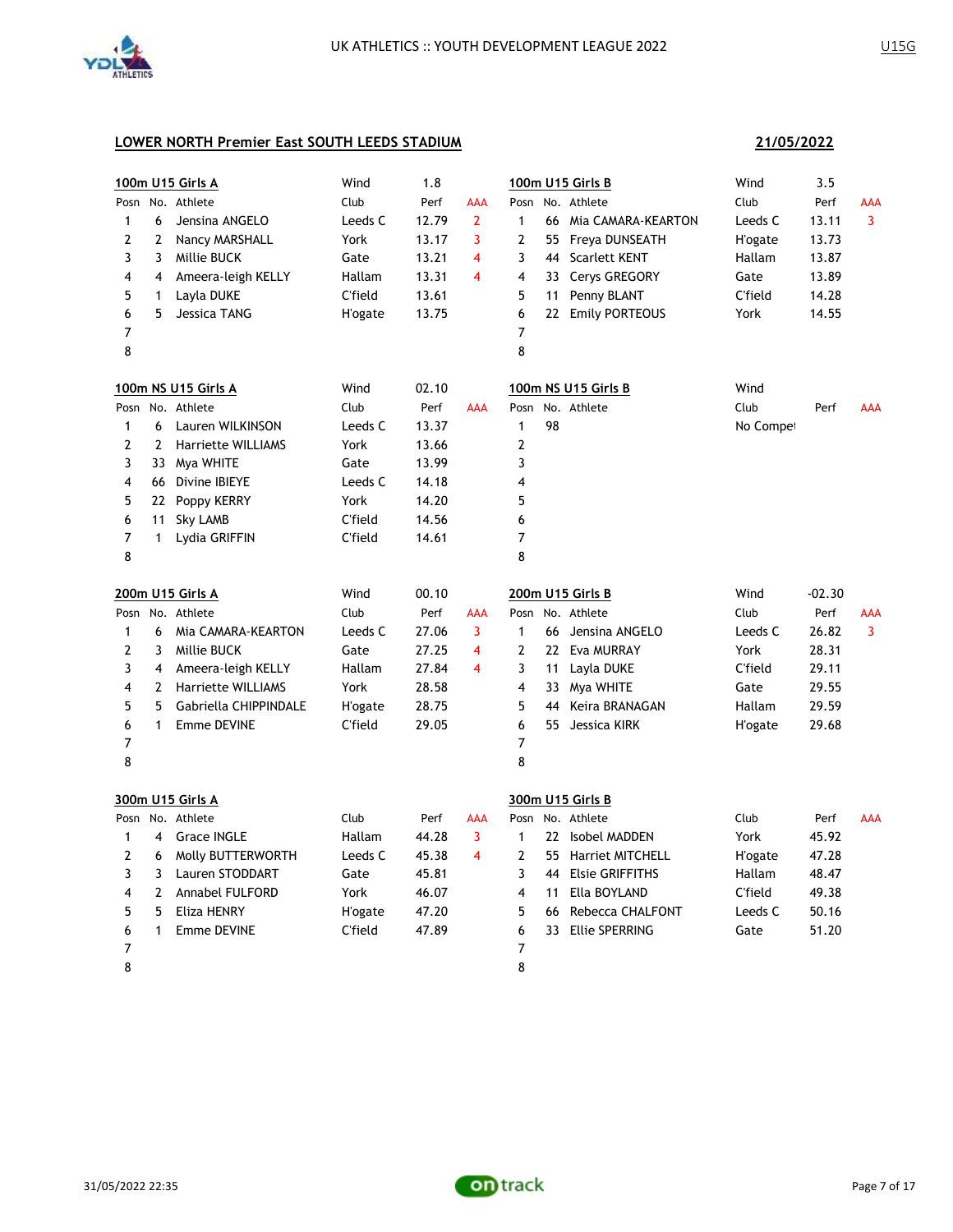

|                |              | 800m U15 Girls A        |           |          |                |                |              | 800m U15 Girls B        |         |          |            |
|----------------|--------------|-------------------------|-----------|----------|----------------|----------------|--------------|-------------------------|---------|----------|------------|
|                |              | Posn No. Athlete        | Club      | Perf     | <b>AAA</b>     |                |              | Posn No. Athlete        | Club    | Perf     | <b>AAA</b> |
| 1              | $\mathbf{2}$ | Sophie ROBERTSON-DOVER  | York      | 02:25.39 | 3              | 1              |              | 22 Lucy GILBERTSON      | York    | 02:34.37 |            |
| 2              | 5            | Ruby TETLEY             | H'ogate   | 02:35.43 |                | 2              |              | 55 Niamh ROBINSON       | H'ogate | 02:39.80 |            |
| 3              | 6            | Rebecca CHALFONT        | Leeds C   | 02:35.92 |                | 3              | 11           | Ella BOYLAND            | C'field | 02:40.31 |            |
| 4              | 3            | <b>Ellie SPERRING</b>   | Gate      | 02:37.95 |                | 4              |              | 66 Eden FEW-FINCH       | Leeds C | 02:41.05 |            |
| 5              | 4            | Lydia STEVENS           | Hallam    | 02:45.37 |                | 5              |              |                         |         |          |            |
| 6              | 1            | Lydia GRIFFIN           | C'field   | 02:54.29 |                | 6              |              |                         |         |          |            |
| $\overline{7}$ |              |                         |           |          |                | $\overline{7}$ |              |                         |         |          |            |
| 8              |              |                         |           |          |                | 8              |              |                         |         |          |            |
|                |              | 800m NS U15 Girls A     |           |          |                |                |              | 800m NS U15 Girls B     |         |          |            |
| Posn           |              | No. Athlete             | Club      | Perf     | <b>AAA</b>     | Posn           |              | No. Athlete             | Club    | Perf     | AAA        |
| 1              | 98           |                         | No Compet |          |                | $\mathbf{1}$   | 6            | Eve MUIRHEAD            | Leeds C | 02:39.79 |            |
| 2              |              |                         |           |          |                | $\overline{2}$ | 2            | <b>Kaitlin KEENS</b>    | York    | 02:40.23 |            |
| 3              |              |                         |           |          |                | 3              |              |                         |         |          |            |
| 4              |              |                         |           |          |                | 4              |              |                         |         |          |            |
| 5              |              |                         |           |          |                | 5              |              |                         |         |          |            |
| 6              |              |                         |           |          |                | 6              |              |                         |         |          |            |
| 7              |              |                         |           |          |                | 7              |              |                         |         |          |            |
| 8              |              |                         |           |          |                | 8              |              |                         |         |          |            |
|                |              | 1500m U15 Girls A       |           |          |                |                |              | 1500m U15 Girls B       |         |          |            |
|                |              | Posn No. Athlete        | Club      | Perf     | <b>AAA</b>     |                |              | Posn No. Athlete        | Club    | Perf     | <b>AAA</b> |
| 1              |              | 22 Martha SIGSWORTH     | York      | 05:13.75 | 4              | $\mathbf{1}$   | $\mathbf{2}$ | Kate SETCHELL           | York    | 05:21.69 |            |
| 2              | 5            | Elena DICKSON           | H'ogate   | 05:16.78 |                | 2              | 55           | India HARBY             | H'ogate | 05:25.22 |            |
| 3              | 6            | Evie ROSE               | Leeds C   | 05:37.77 |                | 3              | 11           | Maisie BRIDGE           | C'field | 06:21.76 |            |
| 4              | $\mathbf{1}$ | <b>Evie BLANT</b>       | C'field   | 05:54.85 |                | 4              |              |                         |         |          |            |
| 5              |              |                         |           |          |                | 5              |              |                         |         |          |            |
| 6              |              |                         |           |          |                | 6              |              |                         |         |          |            |
| $\overline{7}$ |              |                         |           |          |                | $\overline{7}$ |              |                         |         |          |            |
| 8              |              |                         |           |          |                | 8              |              |                         |         |          |            |
|                |              | 75m Hurdles U15 Girls A | Wind      | 0.2      |                |                |              | 75m Hurdles U15 Girls B | Wind    | $-2.4$   |            |
|                |              | Posn No. Athlete        | Club      | Perf     | <b>AAA</b>     |                |              | Posn No. Athlete        | Club    | Perf     | <b>AAA</b> |
| 1              | 2            | Olivia TWEDDLE          | York      | 11.99    | $\overline{2}$ | 1              |              | 55 Antonia PRICE        | H'ogate | 13.20    | 4          |
| 2              | $\mathbf{1}$ | <b>Gracie PELL</b>      | C'field   | 13.15    | 4              | 2              | 66           | Darlene ALMEIDA         | Leeds C | 13.49    |            |
| 3              | 4            | <b>Scarlett KENT</b>    | Hallam    | 13.26    | 4              | 3              |              | 22 Sophie WILLIAMS      | York    | 13.52    |            |
| 4              | 5            | <b>Harriet MITCHELL</b> | H'ogate   | 13.33    |                | 4              | 11           | <b>Sky LAMB</b>         | C'field | 15.86    |            |
| 5              | 6            | Mallerie SAMUEL         | Leeds C   | 13.75    |                | 5              |              | 44 Orion YOUNG          | Hallam  | 17.16    |            |
| 6              |              |                         |           |          |                | 6              |              |                         |         |          |            |
| 7              |              |                         |           |          |                | $\overline{7}$ |              |                         |         |          |            |
| 8              |              |                         |           |          |                | 8              |              |                         |         |          |            |

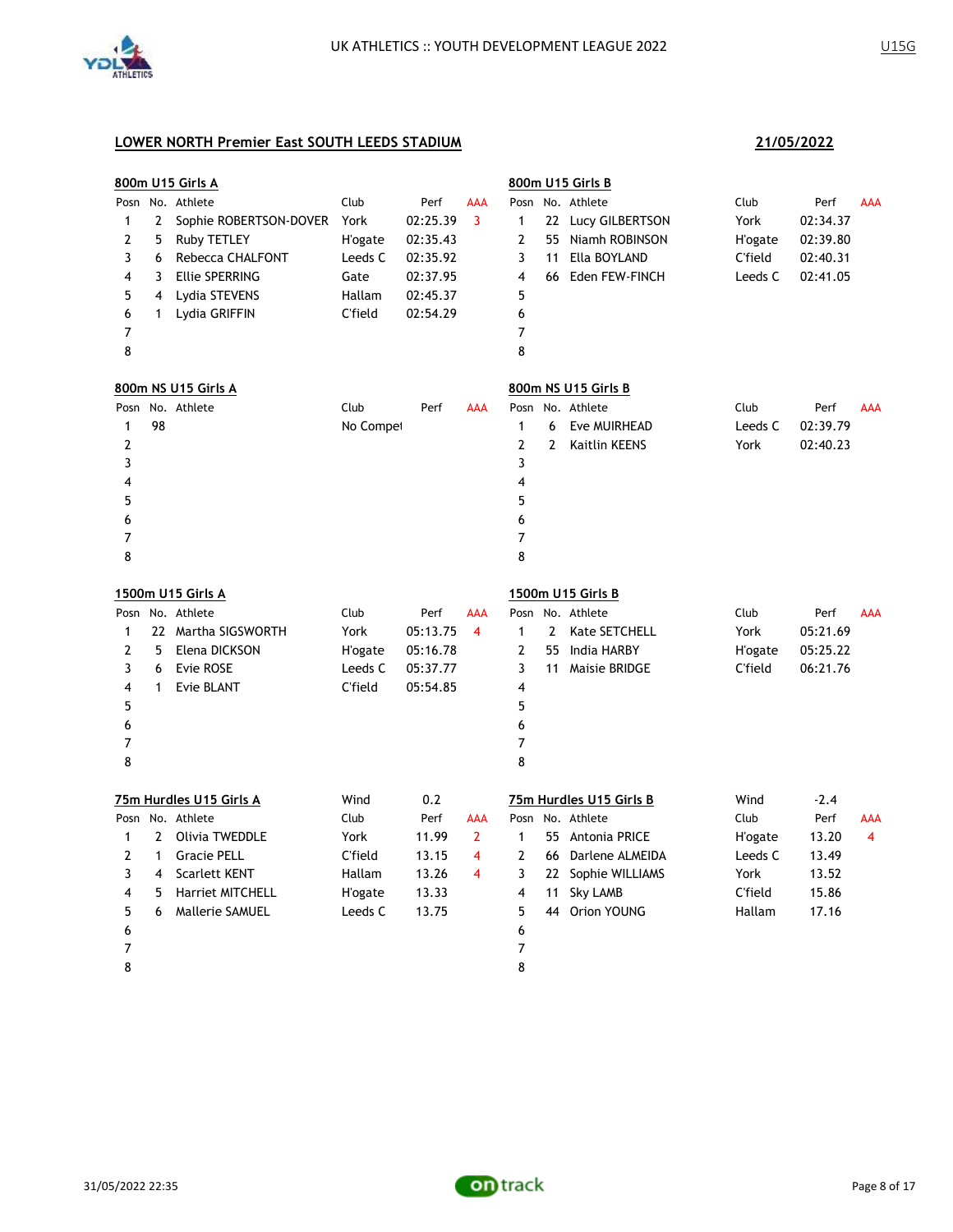

|      | Long Jump U15 Girls A |                         |                 |      |            | Long Jump U15 Girls B |    |                        |                 |      |            |
|------|-----------------------|-------------------------|-----------------|------|------------|-----------------------|----|------------------------|-----------------|------|------------|
| Posn |                       | Bib Athlete             | Club            | Perf | <b>AAA</b> | Posn                  |    | Bib Athlete            | Club            | Perf | <b>AAA</b> |
|      | 2                     | <b>Tabitha SPEIGHT</b>  | York            | 4.79 | 3          | 1                     | 22 | <b>Emily SCOTT</b>     | York            | 4.39 |            |
| 2    | 6                     | Mia CAMARA-KEARTON      | Leeds C         | 4.49 | 4          | 2                     | 66 | Abigail KINGSTON       | Leeds C         | 4.34 |            |
| 3    | 55                    | Freya DUNSEATH          | <b>H</b> 'ogate | 4.28 |            | 3                     | 5. | Charlie HOLMAN         | <b>H</b> 'ogate | 4.23 |            |
| 4    | 33                    | <b>Francesca DALEY</b>  | Gate            | 4.26 |            | 4                     | 3  | Cerys GREGORY          | Gate            | 3.89 |            |
| 5.   | 4                     | <b>Grace INGLE</b>      | Hallam          | 3.81 |            | 5                     |    | Penny BLANT            | C'field         | 3.34 |            |
| 6    | 11                    | Layla DUKE              | C'field         | 3.57 |            | 6                     |    |                        |                 |      |            |
| 7    |                       |                         |                 |      |            | 7                     |    |                        |                 |      |            |
| 8    |                       |                         |                 |      |            | 8                     |    |                        |                 |      |            |
|      |                       | High Jump U15 Girls A   |                 |      |            |                       |    | High Jump U15 Girls B  |                 |      |            |
| Posn |                       | Bib Athlete             | Club            | Perf | <b>AAA</b> | Posn                  |    | Bib Athlete            | Club            | Perf | <b>AAA</b> |
| 1    | 6                     | <b>Mallerie SAMUEL</b>  | Leeds C         | 1.47 | 4          | 1                     | 2  | <b>Tabitha SPEIGHT</b> | York            | 1.30 |            |
| 2    | 22                    | Annabelle COXON         | York            | 1.35 |            | 2                     | 1  | Sky LAMB               | C'field         | 1.25 |            |
| 3    | 4                     | Keira BRANAGAN          | Hallam          | 1.30 |            | 3                     | 44 | <b>Grace INGLE</b>     | Hallam          | x    |            |
| 4    | 3                     | Skye MARSHALL           | Gate            | 1.30 |            |                       |    |                        |                 |      |            |
| 5.   | 55.                   | <b>Francesca EASLEY</b> | <b>H</b> 'ogate | 1.25 |            |                       |    |                        |                 |      |            |
| 6    | 11                    | Penny BLANT             | C'field         | 1.25 |            |                       |    |                        |                 |      |            |

|   | Pole Vault U15 Girls A |                  |         |      |     | Pole Vault U15 Girls B |  |                  |      |      |     |
|---|------------------------|------------------|---------|------|-----|------------------------|--|------------------|------|------|-----|
|   |                        | Posn Bib Athlete | Club    | Perf | AAA |                        |  | Posn Bib Athlete | Club | Perf | AAA |
|   | $\blacksquare$         | Gracie PELL      | C'field | 2.40 |     |                        |  |                  |      |      |     |
|   | - 6                    | Mallerie SAMUEL  | Leeds C | 2.20 |     |                        |  |                  |      |      |     |
| 3 | -5                     | Sophie DILLON    | H'ogate | 1.90 |     |                        |  |                  |      |      |     |

|      | Shot U15 Girls A |                  |                |       |     | Shot U15 Girls B |     |                   |               |      |     |  |
|------|------------------|------------------|----------------|-------|-----|------------------|-----|-------------------|---------------|------|-----|--|
| Posn |                  | Bib Athlete      | Club           | Perf  | AAA | Posn             |     | Bib Athlete       | Club          | Perf | AAA |  |
|      |                  | Leila THOMPSON   | Gate           | 11.59 |     |                  | 33  | Skye MARSHALL     | Gate          | 6.92 |     |  |
|      | 6                | Abigail KINGSTON | Leeds C        | 8.74  | 4   |                  | 22. | Isobel HOLLAND    | York          | 5.99 |     |  |
|      |                  | Olivia TWEDDLE   | York           | 7.72  |     |                  |     | 55 Elena DICKSON  | H'ogate       | 5.25 |     |  |
| 4    | 5.               | Ella MCINTOSH    | <b>H'ogate</b> | 6.52  |     | 4                | 11  | Lydia GRIFFIN     | C'field       | 4.94 |     |  |
| 5.   |                  | Pollyanna WILMOT | C'field        | 5.63  |     | 5                | 4   | Jemiah LE VALLOIS | <b>Hallam</b> | 4.40 |     |  |
| 6    | 44               | Lydia STEVENS    | Hallam         | 5.02  |     | 6                | 66  | Archange PANGALA  | Leeds C       | 4.39 |     |  |
|      |                  |                  |                |       |     |                  |     |                   |               |      |     |  |
| 8    |                  |                  |                |       |     | 8                |     |                   |               |      |     |  |

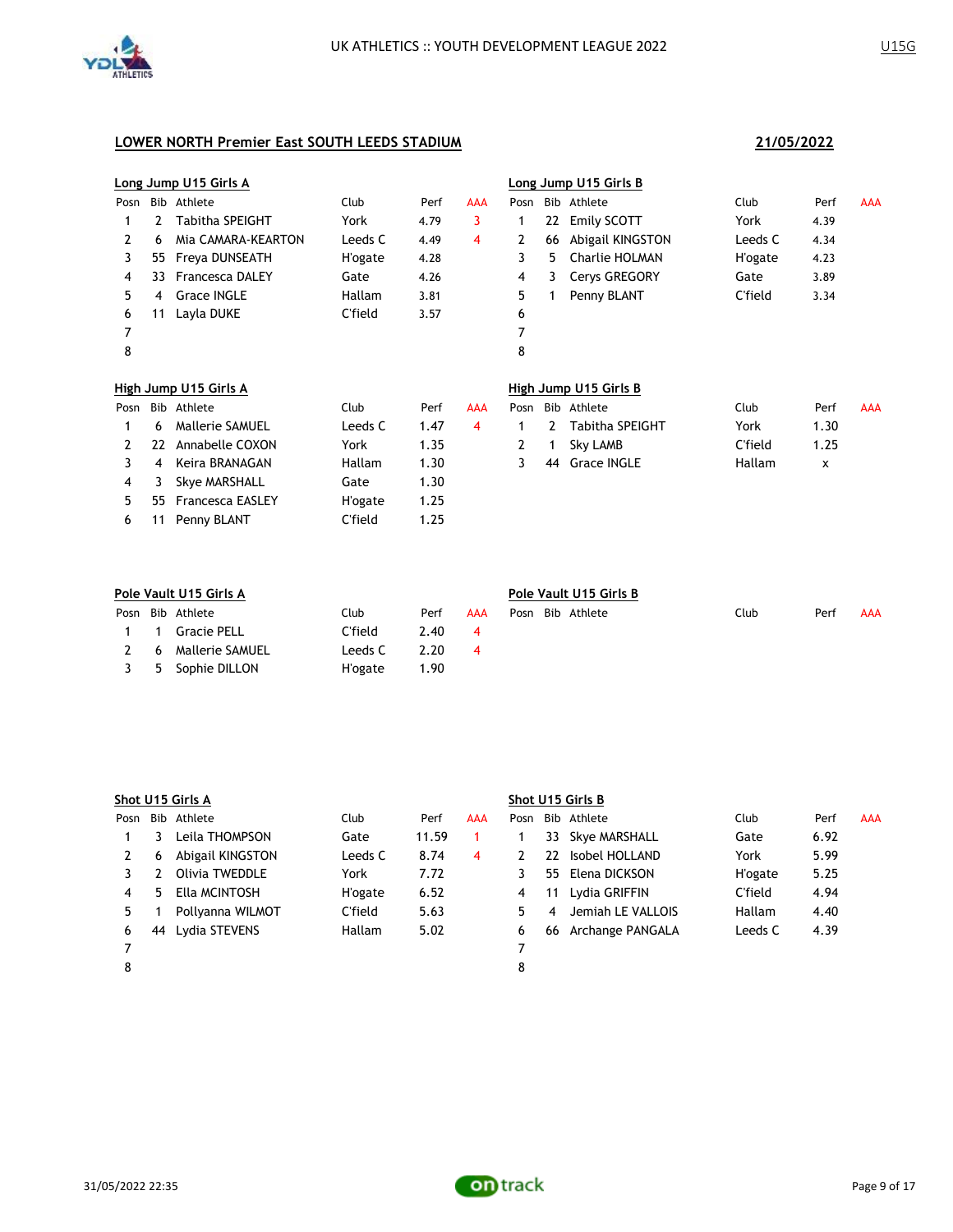

|      |    | Discus U15 Girls A        |                 |       |                |      |    | Discus U15 Girls B     |         |       |            |
|------|----|---------------------------|-----------------|-------|----------------|------|----|------------------------|---------|-------|------------|
| Posn |    | Bib Athlete               | Club            | Perf  | <b>AAA</b>     | Posn |    | Bib Athlete            | Club    | Perf  | <b>AAA</b> |
| 1    | 33 | <b>Skye MARSHALL</b>      | Gate            | 22.36 |                | 1    | 2  | Emily SCOTT            | York    | 16.37 |            |
| 2    | 22 | <b>Harriette WILLIAMS</b> | York            | 17.31 |                | 2    | 11 | <b>Gracie PELL</b>     | C'field | 14.50 |            |
| 3    | 5  | Ella MCINTOSH             | <b>H'ogate</b>  | 16.46 |                | 3    | 55 | Gabriella CHIPPINDALE  | H'ogate | 13.94 |            |
| 4    | 1  | Emme DEVINE               | C'field         | 14.52 |                | 4    | 44 | Jemiah LE VALLOIS      | Hallam  | 13.23 |            |
| 5    | 4  | Orion YOUNG               | Hallam          | 14.24 |                | 5    |    |                        |         |       |            |
| 6    | 6  | <b>Rebecca CHALFONT</b>   | Leeds C         | X     | $\mathbf{1}$   | 6    |    |                        |         |       |            |
| 7    |    |                           |                 |       |                | 7    |    |                        |         |       |            |
| 8    |    |                           |                 |       |                | 8    |    |                        |         |       |            |
|      |    | Hammer U15 Girls A        |                 |       |                |      |    | Hammer U15 Girls B     |         |       |            |
| Posn |    | Bib Athlete               | Club            | Perf  | <b>AAA</b>     | Posn |    | Bib Athlete            | Club    | Perf  | <b>AAA</b> |
| 1    | 5  | Ella MCINTOSH             | <b>H'ogate</b>  | 31.85 | $\overline{3}$ | 1    |    | 55 Sophie DILLON       | H'ogate | 24.57 | 4          |
| 2    | 3  | Leila THOMPSON            | Gate            | 26.02 | 4              | 2    |    |                        |         |       |            |
| 3    | 1  | Pollyanna WILMOT          | C'field         | 22.94 |                | 3    |    |                        |         |       |            |
| 4    |    |                           |                 |       |                | 4    |    |                        |         |       |            |
| 5    |    |                           |                 |       |                | 5    |    |                        |         |       |            |
| 6    |    |                           |                 |       |                | 6    |    |                        |         |       |            |
| 7    |    |                           |                 |       |                | 7    |    |                        |         |       |            |
| 8    |    |                           |                 |       |                | 8    |    |                        |         |       |            |
|      |    | Javelin U15 Girls A       |                 |       |                |      |    | Javelin U15 Girls B    |         |       |            |
| Posn |    | Bib Athlete               | Club            | Perf  | <b>AAA</b>     | Posn |    | Bib Athlete            | Club    | Perf  | <b>AAA</b> |
| 1    | 3  | Darcy METCALF             | Gate            | 32.90 | $\mathbf{1}$   | 1    | 33 | Leila THOMPSON         | Gate    | 29.52 | 3          |
| 2    | 55 | Sophie DILLON             | <b>H</b> 'ogate | 23.41 | 4              | 2    | 2  | Sophie ROBERTSON-DOVER | York    | 21.91 |            |
| 3    | 22 | <b>Isabel DALTON</b>      | York            | 23.05 | 4              | 3    | 5. | Gabriella CHIPPINDALE  | H'ogate | 17.51 |            |
| 4    | 6  | Abigail KINGSTON          | Leeds C         | 21.07 |                | 4    | 66 | Archange PANGALA       | Leeds C | 9.68  |            |
| 5    | 4  | Orion YOUNG               | Hallam          | 14.31 |                | 5    | 44 | Lydia STEVENS          | Hallam  | 9.35  |            |
| 6    | 1  | Pollyanna WILMOT          | C'field         | 8.13  |                | 6    |    |                        |         |       |            |
| 7    |    |                           |                 |       |                | 7    |    |                        |         |       |            |
| 8    |    |                           |                 |       |                | 8    |    |                        |         |       |            |
|      |    |                           |                 |       |                |      |    |                        |         |       |            |

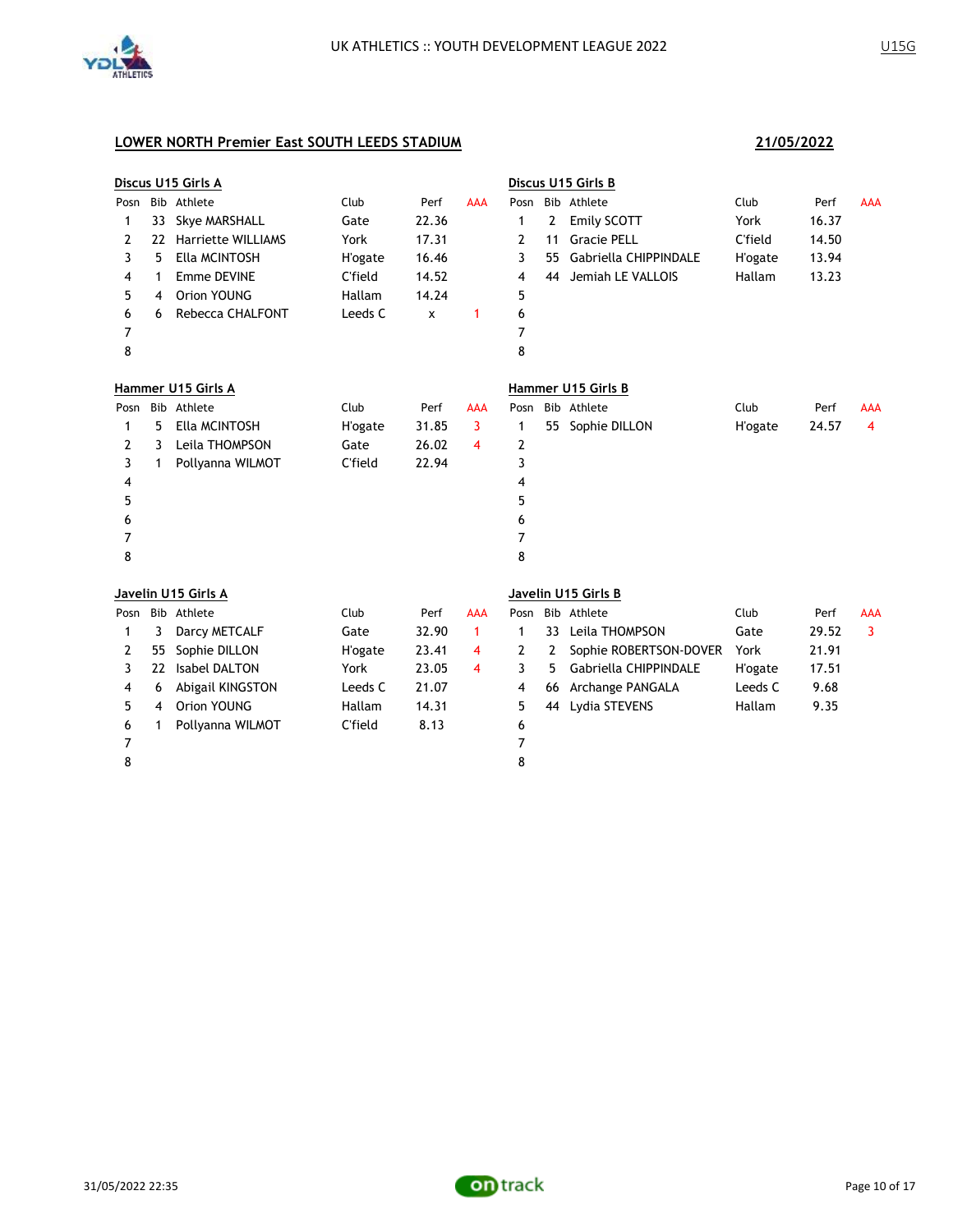

### **4 x 100m U15 Girls A**

|    |                         | Posn No. Runners                                                              | Club           | Perf  |
|----|-------------------------|-------------------------------------------------------------------------------|----------------|-------|
|    | 2                       | Olivia TWEDDLE, Harriette WILLIAMS, Isabel DALTON, Nancy MARSHALL             | York           | 52.15 |
|    | 6                       | Eve MUIRHEAD, Jensina ANGELO, Lauren WILKINSON, Mia CAMARA-KEARTON            | Leeds C        | 52.51 |
|    | 5.                      | Camilla RISHTON-HEPWORTH, Freya DUNSEATH, Jessica TANG, Gabriella CHIPPINDALE | <b>H'ogate</b> | 55.41 |
| 4  |                         | Penny BLANT, Sky LAMB, Gracie PELL, Layla DUKE                                | C'field        | 55.94 |
| 5. | -4                      | Orion YOUNG, Scarlett KENT, Jemiah LE VALLOIS, Ameera-leigh KELLY             | Hallam         | 57.94 |
| 6  | $\overline{\mathbf{3}}$ | Millie BUCK, Mya WHITE, Lauren STODDART, Cerys GREGORY, , ,                   | Gate           | dq    |
|    |                         |                                                                               |                |       |

 

### **4 x 300m U15 Girls A**

|     |   | Posn No. Runners                                                     | Club           | Perf     |
|-----|---|----------------------------------------------------------------------|----------------|----------|
|     | 2 | Lucy GILBERTSON, Isobel MADDEN, Annabel FULFORD, Eva MURRAY          | York           | 03:05.71 |
|     | 6 | Evie ROSE, Molly BUTTERWORTH, Rebecca CHALFONT, Abigail KINGSTON     | Leeds C        | 03:06.68 |
|     |   | 4 Keira BRANAGAN, Lydia STEVENS, Elsie GRIFFITHS, Grace INGLE        | Hallam         | 03:14.45 |
| 4 1 |   | Evie BLANT, Lydia GRIFFIN, Ella BOYLAND, Emme DEVINE                 | C'field        | 03:17.81 |
| 5.  | 3 | Francesca DALEY, Lauren STODDART, Ellie SPERRING, Skye MARSHALL, , , | Gate           | 03:18.19 |
| 6   |   | 5 Ruby TETLEY, Eliza HENRY, Charlie HOLMAN, Harriet MITCHELL, , ,    | <b>H'ogate</b> | 03:19.06 |
|     |   |                                                                      |                |          |

 

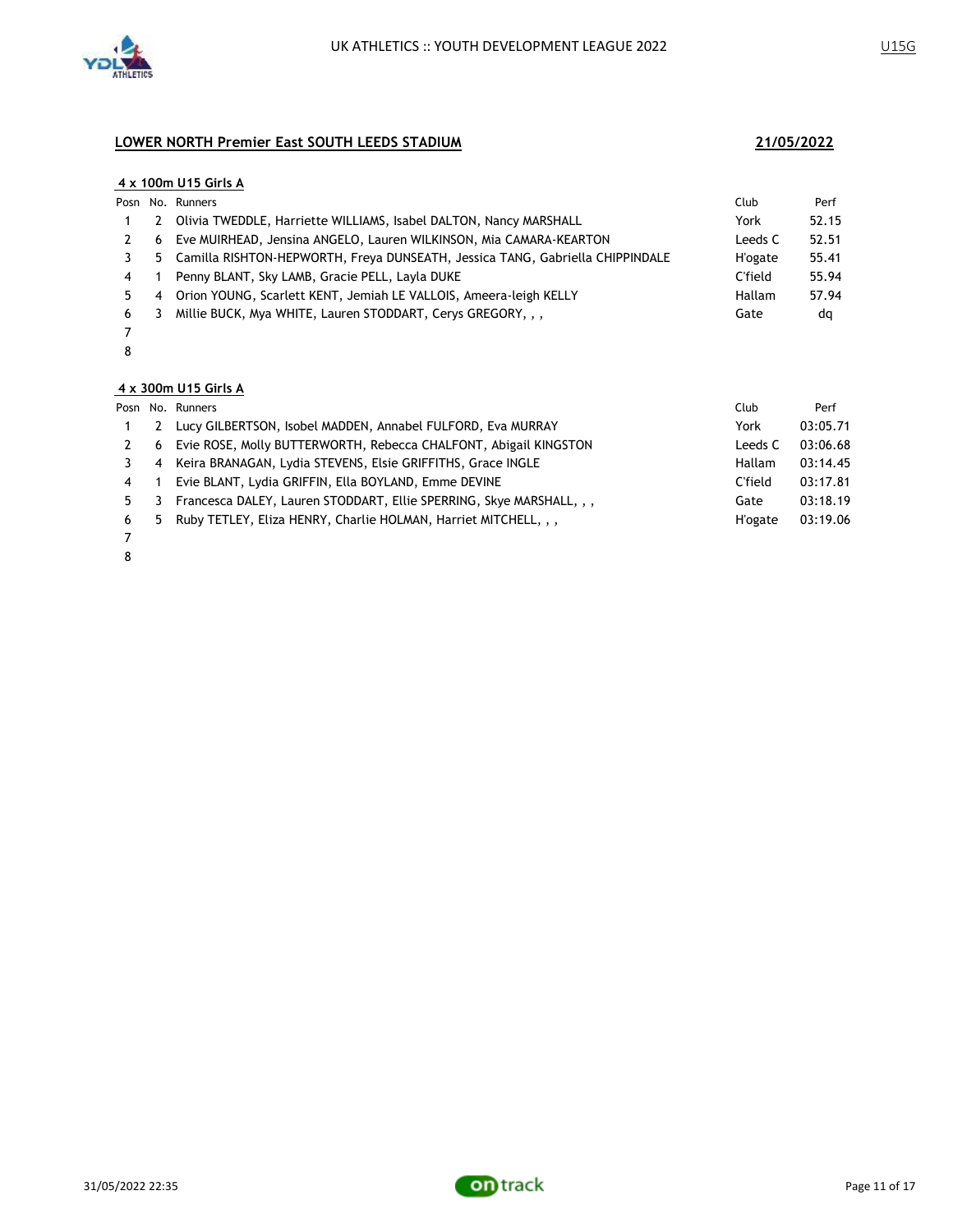

|              |                | 75m U13 Boys A        | Wind            | 1.0      |                         |                         |    | 75m U13 Boys B      | Wind            | $-0.7$   |                |
|--------------|----------------|-----------------------|-----------------|----------|-------------------------|-------------------------|----|---------------------|-----------------|----------|----------------|
|              |                | Posn No. Athlete      | Club            | Perf     | <b>AAA</b>              |                         |    | Posn No. Athlete    | Club            | Perf     | AAA            |
| $\mathbf{1}$ | 4              | Noah BRENNIN          | Hallam          | 10.40    | 3                       | $\mathbf{1}$            | 55 | William MITCHELL    | <b>H'ogate</b>  | 10.93    | $\overline{4}$ |
| 2            | 2              | Sebastian WARD        | York            | 10.75    | $\overline{\mathbf{4}}$ | $\overline{2}$          |    | 22 Sebastian WATSON | York            | 10.93    | 4              |
| 3            | 5              | Ben DICKINSON         | <b>H</b> 'ogate | 10.75    | 4                       | 3                       |    | 44 Beau PRONESTI    | Hallam          | 11.17    |                |
| 4            | 6              | Malachi BROWN         | Leeds C         | 11.03    |                         | $\overline{\mathbf{4}}$ |    | 33 Oliver GIBSON    | Gate            | 12.05    |                |
| 5            | 3              | <b>Elliot BUTLER</b>  | Gate            | 11.21    |                         | 5                       |    | 66 Harry ASHWORTH   | Leeds C         | 12.49    |                |
| 6            | 1              | Soloman BIRKHILL      | C'field         | 11.38    |                         | 6                       |    |                     |                 |          |                |
| 7            |                |                       |                 |          |                         | $\overline{7}$          |    |                     |                 |          |                |
| 8            |                |                       |                 |          |                         | 8                       |    |                     |                 |          |                |
|              |                | 75m NS U13 Boys A     | Wind            | 03.60    |                         |                         |    | 75m NS U13 Boys B   | Wind            |          |                |
|              |                | Posn No. Athlete      | Club            | Perf     |                         |                         |    | Posn No. Athlete    | Club            | Perf     | <b>AAA</b>     |
| 1            | $\mathbf{2}$   | Alexander BRADLEY     | York            | 10.89    |                         | $\mathbf{1}$            |    |                     |                 |          |                |
| 2            | 3              | Joseph MADINE         | Gate            | 11.65    |                         | $\overline{2}$          |    |                     |                 |          |                |
| 3            | 6              | Laith ALGHOFARI       | Leeds C         | 11.69    |                         | 3                       |    |                     |                 |          |                |
| 4            | 33             | <b>Jack WRIGHTSON</b> | Gate            | 11.89    |                         | $\overline{4}$          |    |                     |                 |          |                |
| 5            |                |                       |                 |          |                         | 5                       |    |                     |                 |          |                |
| 6            |                |                       |                 |          |                         | 6                       |    |                     |                 |          |                |
| 7            |                |                       |                 |          |                         | $\overline{7}$          |    |                     |                 |          |                |
| 8            |                |                       |                 |          |                         | 8                       |    |                     |                 |          |                |
|              |                | 150m U13 Boys A       | Wind            | $-00.50$ |                         |                         |    | 150m U13 Boys B     | Wind            | $-00.20$ |                |
| Posn         |                | No. Athlete           | Club            | Perf     | <b>AAA</b>              | Posn                    |    | No. Athlete         | Club            | Perf     | <b>AAA</b>     |
| $\mathbf{1}$ | $\overline{4}$ | <b>Noah BRENNIN</b>   | Hallam          | 20.49    | 3                       | $\mathbf{1}$            |    | 22 Ollie WRIGHT     | York            | 22.14    |                |
| 2            | $\overline{2}$ | Sebastian WATSON      | York            | 21.61    |                         | $\overline{2}$          | 11 | Soloman BIRKHILL    | C'field         | 22.77    |                |
| 3            | 5              | William MITCHELL      | <b>H'ogate</b>  | 21.85    |                         | 3                       |    | 44 Max TAYLOR       | Hallam          | 22.90    |                |
| 4            | 3              | <b>Elliot BUTLER</b>  | Gate            | 22.42    |                         | 4                       |    | 55 Liam WALKER      | <b>H</b> 'ogate | 23.45    |                |
| 5            | 1              | Zachary MARRIOTT      | C'field         | 22.76    |                         | 5                       |    | 33 Oliver GIBSON    | Gate            | 24.45    |                |
| 6            | 6              | Malachi BROWN         | Leeds C         | 22.91    |                         | 6                       |    | 66 Harry ASHWORTH   | Leeds C         | 26.06    |                |
| 7            |                |                       |                 |          |                         | $\overline{7}$          |    |                     |                 |          |                |
| 8            |                |                       |                 |          |                         | 8                       |    |                     |                 |          |                |
|              |                | 800m U13 Boys A       |                 |          |                         |                         |    | 800m U13 Boys B     |                 |          |                |
| Posn         |                | No. Athlete           | Club            | Perf     | <b>AAA</b>              | Posn                    |    | No. Athlete         | Club            | Perf     | <b>AAA</b>     |
| $\mathbf{1}$ | $\overline{4}$ | <b>Thomas THAKE</b>   | Hallam          | 02:17.66 | $\mathbf{1}$            | $\mathbf{1}$            |    | 44 Beau PRONESTI    | Hallam          | 02:35.39 |                |
| 2            | 5              | <b>Ben DICKINSON</b>  | <b>H</b> 'ogate | 02:36.65 |                         | $\overline{2}$          |    | 22 Sebastian WATSON | York            | 02:44.38 |                |
| 3            | 6              | <b>Zain FARGIN</b>    | Leeds C         | 02:38.86 |                         | 3                       |    | 55 Liam WALKER      | <b>H</b> 'ogate | 02:45.65 |                |
| 4            | 2              | <b>Oscar DAWSON</b>   | York            | 02:42.78 |                         | $\overline{4}$          |    |                     |                 |          |                |
| 5            | 3              | <b>Jack WRIGHTSON</b> | Gate            | 02:43.96 |                         | 5                       |    |                     |                 |          |                |
| 6            |                |                       |                 |          |                         | 6                       |    |                     |                 |          |                |
| 7            |                |                       |                 |          |                         | $\overline{7}$          |    |                     |                 |          |                |
| 8            |                |                       |                 |          |                         | 8                       |    |                     |                 |          |                |

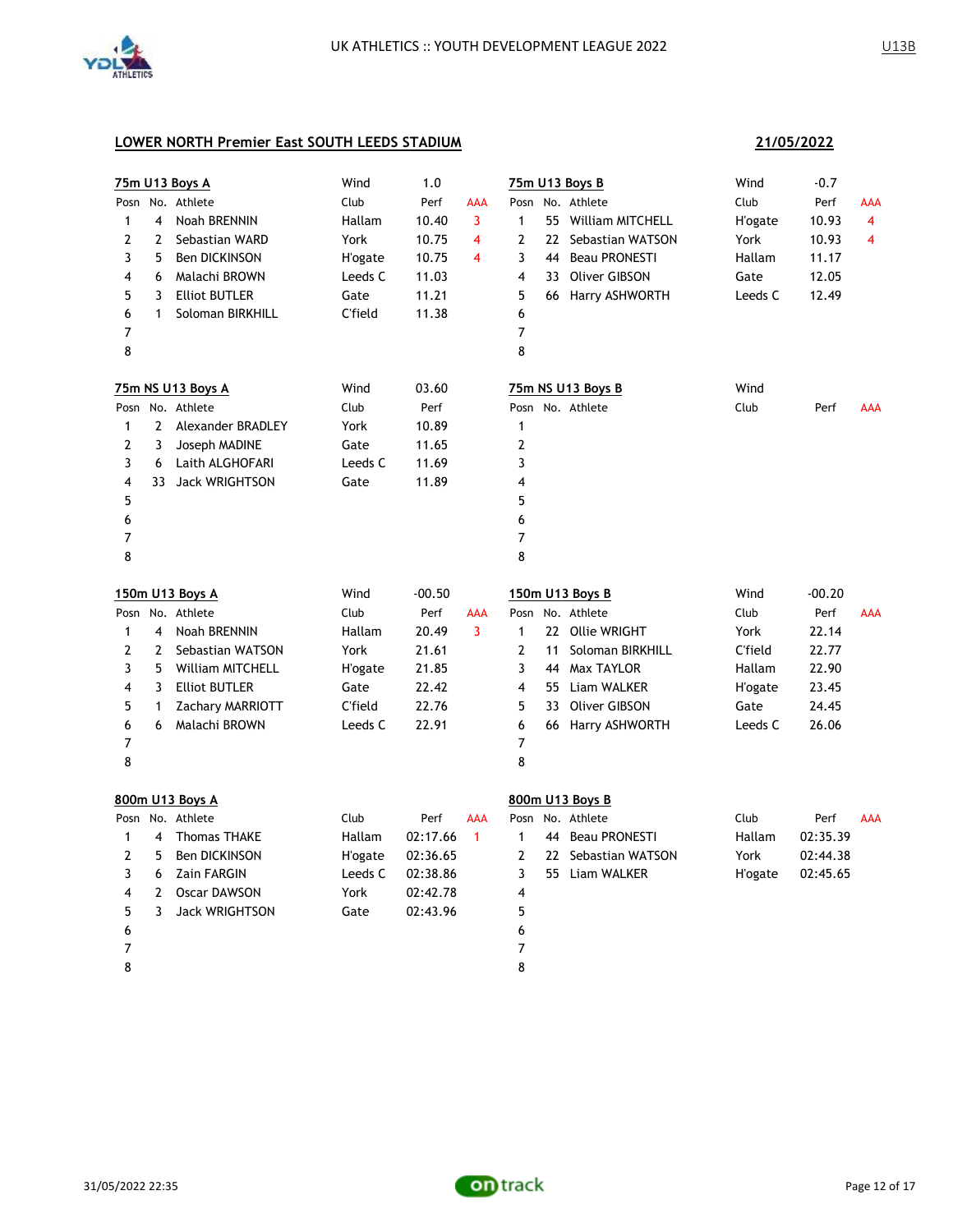

|                                |              | 800m NS U13 Boys A                                             |                          |                              |            |                     |    | 800m NS U13 Boys B     |                 |          |            |
|--------------------------------|--------------|----------------------------------------------------------------|--------------------------|------------------------------|------------|---------------------|----|------------------------|-----------------|----------|------------|
| $\mathbf{1}$<br>$\overline{2}$ | 4            | Posn No. Athlete<br>44 Ollie HOWSON<br><b>Finlay MACKENZIE</b> | Club<br>Hallam<br>Hallam | Perf<br>02:37.65<br>02:39.93 | <b>AAA</b> | 1<br>$\mathbf{2}$   |    | Posn No. Athlete       | Club            | Perf     | <b>AAA</b> |
| 3<br>4                         | $\mathbf{2}$ | <b>Gabriel THOMPSON</b>                                        | York                     | 03:01.48                     |            | 3<br>4              |    |                        |                 |          |            |
| 5                              |              |                                                                |                          |                              |            | 5                   |    |                        |                 |          |            |
| 6                              |              |                                                                |                          |                              |            | 6                   |    |                        |                 |          |            |
| 7<br>8                         |              |                                                                |                          |                              |            | $\overline{7}$<br>8 |    |                        |                 |          |            |
|                                |              | 1200m U13 Boys A                                               |                          |                              |            |                     |    | 1200m U13 Boys B       |                 |          |            |
| Posn                           |              | No. Athlete                                                    | Club                     | Perf                         |            | Posn                |    | No. Athlete            | Club            | Perf     |            |
| 1                              | $\mathbf{2}$ | <b>Ollie WRIGHT</b>                                            | York                     | 03:53.07                     |            | 1                   |    | 44 Will MARTIN         | Hallam          | 04:00.92 |            |
| 2                              | 5            | Arran ROBSON                                                   | H'ogate                  | 03:57.09                     |            | $\overline{2}$      |    | 22 Tom MITCHELL        | York            | 04:18.41 |            |
| 3                              | 4            | Max TAYLOR                                                     | Hallam                   | 03:58.40                     |            | 3                   |    |                        |                 |          |            |
| 4                              |              |                                                                |                          |                              |            | 4                   |    |                        |                 |          |            |
| 5                              |              |                                                                |                          |                              |            | 5                   |    |                        |                 |          |            |
| 6                              |              |                                                                |                          |                              |            | 6                   |    |                        |                 |          |            |
| 7                              |              |                                                                |                          |                              |            | 7                   |    |                        |                 |          |            |
| 8                              |              |                                                                |                          |                              |            | 8                   |    |                        |                 |          |            |
|                                |              | 75m Hurdles U13 Boys A                                         | Wind                     | 0.2                          |            |                     |    | 75m Hurdles U13 Boys B | Wind            | 1.1      |            |
|                                |              | Posn No. Athlete                                               | Club                     | Perf                         | AAA        |                     |    | Posn No. Athlete       | Club            | Perf     | <b>AAA</b> |
| $\mathbf{1}$                   | 5.           | <b>Charles BAXTER</b>                                          | H'ogate                  | 14.67                        |            | $\mathbf{1}$        |    | 55 Gabriel ROBERTS     | <b>H</b> 'ogate | 16.20    |            |
| 2                              | 4            | <b>Thomas THAKE</b>                                            | Hallam                   | 15.30                        |            | $\overline{2}$      |    | 22 Tom MITCHELL        | York            | 16.60    |            |
| 3                              | 1            | Zac BOOTH                                                      | C'field                  | 15.95                        |            | 3                   |    | 44 Will MARTIN         | Hallam          | 17.41    |            |
| 4                              | 6            | Laith ALGHOFARI                                                | Leeds C                  | 16.35                        |            | 4                   |    |                        |                 |          |            |
| 5                              | 2            | Benjamin GILBERTSON                                            | York                     | 17.81                        |            | 5                   |    |                        |                 |          |            |
| 6                              |              |                                                                |                          |                              |            | 6                   |    |                        |                 |          |            |
| $\overline{7}$                 |              |                                                                |                          |                              |            | 7                   |    |                        |                 |          |            |
| 8                              |              |                                                                |                          |                              |            | 8                   |    |                        |                 |          |            |
|                                |              | Long Jump U13 Boys A                                           |                          |                              |            |                     |    | Long Jump U13 Boys B   |                 |          |            |
| Posn                           |              | Bib Athlete                                                    | Club                     | Perf                         | <b>AAA</b> | Posn                |    | Bib Athlete            | Club            | Perf     | <b>AAA</b> |
| $\mathbf{1}$                   | $\mathbf{2}$ | Sebastian WARD                                                 | York                     | 4.14                         |            | $\mathbf{1}$        |    | 22 Bobby SPEIGHT       | York            | 4.07     |            |
| $\overline{2}$                 |              | 55 Fabian SMITH                                                | H'ogate                  | 4.10                         |            | $\mathbf{2}$        | 3  | Joseph MADINE          | Gate            | 3.63     |            |
| 3                              |              | 33 Elliot BUTLER                                               | Gate                     | 3.68                         |            | 3                   |    | 66 Zain FARGIN         | Leeds C         | 3.52     |            |
| 4                              | 6            | Malachi BROWN                                                  | Leeds C                  | 3.65                         |            | 4                   | 5  | Arran ROBSON           | <b>H</b> 'ogate | 3.45     |            |
| 5                              | 4            | Max TAYLOR                                                     | Hallam                   | 3.54                         |            | 5                   | 44 | <b>Herb EAST</b>       | Hallam          | 3.36     |            |
| 6                              | 1            | Zac BOOTH                                                      | C'field                  | 3.50                         |            | 6                   |    | 11 Dylan LEONG         | <b>C'field</b>  | 2.95     |            |
| 7                              |              |                                                                |                          |                              |            | 7                   |    |                        |                 |          |            |
| 8                              |              |                                                                |                          |                              |            | 8                   |    |                        |                 |          |            |

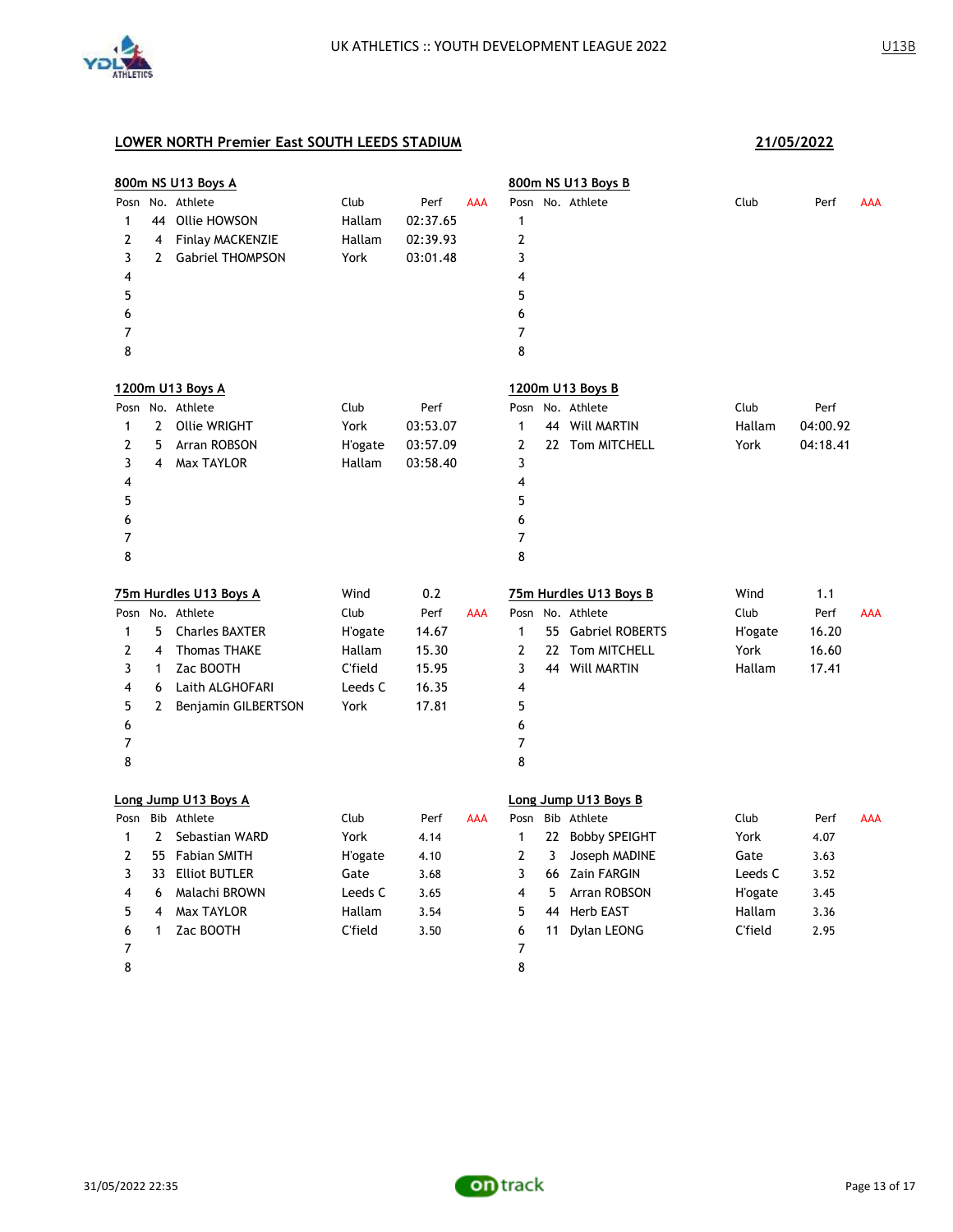

|      | High Jump U13 Boys A |                         |                 |      |     | High Jump U13 Boys B |      |                      |         |      |            |  |  |
|------|----------------------|-------------------------|-----------------|------|-----|----------------------|------|----------------------|---------|------|------------|--|--|
| Posn |                      | Bib Athlete             | Club            | Perf | AAA | Posn                 | Bib. | Athlete              | Club    | Perf | <b>AAA</b> |  |  |
|      | 5.                   | <b>Fabian SMITH</b>     | <b>H</b> 'ogate | 1.37 |     |                      | 22   | <b>Bobby SPEIGHT</b> | York    | 1.20 |            |  |  |
|      |                      | Sebastian WARD          | York            | 1.34 | 4   |                      |      | Soloman BIRKHILL     | C'field | 1.15 |            |  |  |
|      |                      | Oscar BURTON            | Gate            | 1.25 |     |                      | 33   | Oliver GIBSON        | Gate    | 1.10 |            |  |  |
| 4    |                      | <b>Zachary MARRIOTT</b> | C'field         | 1.20 |     | 4                    | 44   | Will MARTIN          | Hallam  | 1.10 |            |  |  |
|      |                      | Noah BRENNIN            | Hallam          | 1.10 |     |                      |      |                      |         |      |            |  |  |

|      | Shot U13 Boys A    |                         |                 |       |                | Shot U13 Boys B |    |                         |                 |       |            |
|------|--------------------|-------------------------|-----------------|-------|----------------|-----------------|----|-------------------------|-----------------|-------|------------|
| Posn |                    | Bib Athlete             | Club            | Perf  | <b>AAA</b>     | Posn            |    | Bib Athlete             | Club            | Perf  | <b>AAA</b> |
| 1    | 5                  | <b>Fabian SMITH</b>     | <b>H</b> 'ogate | 6.15  |                | 1               | 11 | Dylan LEONG             | C'field         | 5.58  |            |
| 2    | 1                  | Zachary MARRIOTT        | C'field         | 6.00  |                | 2               | 55 | <b>Gabriel ROBERTS</b>  | <b>H</b> 'ogate | 4.74  |            |
| 3    | 3                  | <b>Oscar BURTON</b>     | Gate            | 5.94  |                | 3               | 6  | <b>William MILLER</b>   | Leeds C         | 4.66  |            |
| 4    | 2                  | Benjamin GILBERTSON     | York            | 5.80  |                | 4               | 22 | <b>Bobby SPEIGHT</b>    | York            | 4.42  |            |
| 5    | 44                 | <b>Thomas THAKE</b>     | Hallam          | 5.37  |                | 5               | 4  | <b>Herb EAST</b>        | Hallam          | 4.14  |            |
| 6    | 66                 | <b>Zain FARGIN</b>      | Leeds C         | 5.03  |                | 6               |    |                         |                 |       |            |
| 7    |                    |                         |                 |       |                |                 |    |                         |                 |       |            |
| 8    |                    |                         |                 |       |                | 8               |    |                         |                 |       |            |
|      | Javelin U13 Boys A |                         |                 |       |                |                 |    | Javelin U13 Boys B      |                 |       |            |
| Posn |                    | Bib Athlete             | Club            | Perf  | <b>AAA</b>     | Posn            |    | Bib Athlete             | Club            | Perf  | <b>AAA</b> |
|      | 3                  | <b>Oscar BURTON</b>     | Gate            | 31.14 | $\overline{2}$ | 1               | 55 | <b>Ben DICKINSON</b>    | <b>H</b> 'ogate | 18.36 |            |
| 2    | 2                  | Benjamin GILBERTSON     | York            | 26.50 | 3              | 2               | 22 | <b>Gabriel THOMPSON</b> | York            | 12.42 |            |
| 3    | 5                  | <b>William MITCHELL</b> | <b>H</b> 'ogate | 22.27 | 4              | 3               | 1  | Zac BOOTH               | C'field         | 10.26 |            |
| 4    | 6                  | <b>William MILLER</b>   | Leeds C         | 12.05 |                | 4               | 44 | Ollie HOWSON            | Hallam          | 8.46  |            |
| 5    | 11                 | Dylan LEONG             | C'field         | 11.11 |                | 5               | 66 | Laith ALGHOFARI         | Leeds C         | 7.63  |            |
| 6    | 4                  | <b>Herb EAST</b>        | Hallam          | 9.20  |                | 6               |    |                         |                 |       |            |
| 7    |                    |                         |                 |       |                | 7               |    |                         |                 |       |            |
| 8    |                    |                         |                 |       |                | 8               |    |                         |                 |       |            |
|      |                    |                         |                 |       |                |                 |    |                         |                 |       |            |

### **4 x 100m U13 Boys A**

|    |    | Posn No. Runners                                                      | Club           | Perf  |
|----|----|-----------------------------------------------------------------------|----------------|-------|
|    | 5. | Charles BAXTER, Ben DICKINSON, William MITCHELL, Arran ROBSON         | <b>H'ogate</b> | 56.67 |
|    | 4  | Beau PRONESTI, Will MARTIN, Thomas THAKE, Noah BRENNIN                | Hallam         | 57.00 |
|    | 2  | Gabriel THOMPSON, Sebastian WATSON, Alexander BRADLEY, Sebastian WARD | York           | 57.13 |
| 4  | 3  | Oscar BURTON, Elliot BUTLER, Joseph MADINE, Oliver GIBSON             | Gate           | 59.82 |
| 5. | 6  | Malachi BROWN, Zain FARGIN, Laith ALGHOFARI, Harry ASHWORTH, , ,      | Leeds C        | 63.31 |
| -6 |    |                                                                       |                |       |

- 
- 

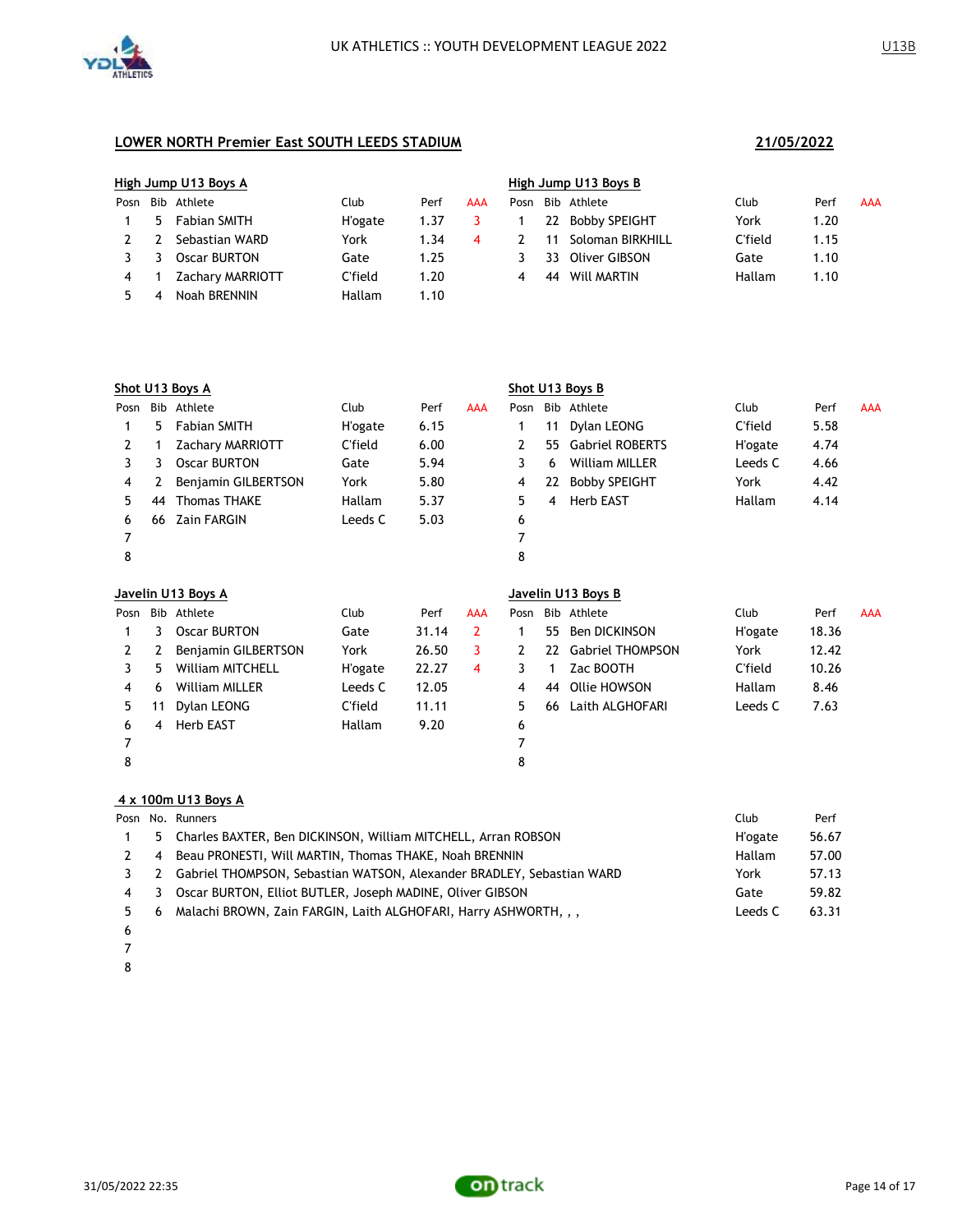

**21/05/2022**

# **LOWER NORTH Premier East SOUTH LEEDS STADIUM**

| <u>75m U13 Girls A</u> |                | Wind                   |                |          |                         |                | <u>75m U13 Girls B</u> | Wind                                 | -0.2           |          |                |
|------------------------|----------------|------------------------|----------------|----------|-------------------------|----------------|------------------------|--------------------------------------|----------------|----------|----------------|
| Posn                   |                | No. Athlete            | Club           | Perf     | AAA                     | Posn           |                        | No. Athlete                          | Club           | Perf     | AAA            |
| 1                      | 3              | <b>Olivia SPURR</b>    | Gate           | 10.46    | $\overline{2}$          | $\mathbf{1}$   |                        | 55 Temi ADENIJI                      | H'ogate        | 10.89    | 3              |
| 2                      | $\mathbf{2}$   | Emma HUTTON            | York           | 10.51    | $\overline{2}$          | $\overline{2}$ | 22                     | <b>Eve MARSHALL</b>                  | York           | 10.97    | $\overline{4}$ |
| 3                      | $\overline{4}$ | <b>Emmy PATTISON</b>   | Hallam         | 10.73    | 3                       | 3              | 66                     | Lola JENKINS                         | Leeds C        | 11.22    | 4              |
| 4                      | 6              | Talia BERNARD          | Leeds C        | 10.89    | 3                       | 4              | 33                     | Amelia CLEVELAND                     | Gate           | 11.32    |                |
| 5                      | 5              | <b>Nell SCALES</b>     | <b>H'ogate</b> | 11.34    |                         | 5              | 44                     | <b>Grace RAYNOR</b>                  | Hallam         | 11.36    |                |
| 6                      | 1              | <b>Esme WRIGHT</b>     | C'field        | 11.50    |                         | 6              | 11                     | Sophie KELLEY                        | C'field        | 11.39    |                |
| 7                      |                |                        |                |          |                         | 7              |                        |                                      |                |          |                |
| 8                      |                |                        |                |          |                         | 8              |                        |                                      |                |          |                |
|                        |                | 75m NS U13 Girls A     | Wind           | $-01.40$ |                         |                |                        | 75m NS U13 Girls B                   | Wind           | $-01.20$ |                |
|                        |                | Posn No. Athlete       | Club           | Perf     | AAA                     | Posn           |                        | No. Athlete                          | Club           | Perf     | <b>AAA</b>     |
| $\mathbf{1}$           | 3              | Sarah WRIGHT           | Gate           | 11.22    | $\overline{4}$          | $\mathbf{1}$   | 22                     | Sophia HORSFALL-SAMB                 | York           | 11.41    |                |
| $\overline{2}$         | $\mathbf{1}$   | Macie NIGHTINGALE      | C'field        | 11.37    |                         | $\mathbf{2}$   | 11                     | Jeanie CADMAN                        | C'field        | 11.60    |                |
| 3                      | 6              | <b>Marnie BARTLETT</b> | Leeds C        | 11.38    |                         | 3              | 33                     | Imogen JENKINS                       | Gate           | 11.68    |                |
| 4                      |                |                        |                |          |                         | 4              |                        | 66 Olivia CHALFONT                   | Leeds C        | 11.80    |                |
| 5                      |                |                        |                |          |                         | 5              |                        | 55 Dasiy SEARBY                      | H'ogate        | 12.01    |                |
| 6                      |                |                        |                |          |                         | 6              |                        |                                      |                |          |                |
| 7                      |                |                        |                |          |                         | 7              |                        |                                      |                |          |                |
| 8                      |                |                        |                |          |                         | 8              |                        |                                      |                |          |                |
|                        |                | 150m U13 Girls A       | Wind           |          |                         |                |                        | 150m U13 Girls B                     | Wind           | 01.20    |                |
|                        |                | Posn No. Athlete       | Club           | Perf     | AAA                     | Posn           |                        | No. Athlete                          | Club           | Perf     | AAA            |
| 1                      | $\mathbf{2}$   | Emma HUTTON            | York           | 20.67    | $\overline{2}$          | $\mathbf{1}$   |                        | 22 Alice GILDAY                      | York           | 21.59    | 4              |
| 2                      | 3              | Olivia SPURR           | Gate           | 20.74    | $\overline{2}$          | $\overline{2}$ | 55                     | Immy HARTLEY                         | <b>H'ogate</b> | 21.78    | 4              |
| 3                      | 4              | Jorja TURNER           | Hallam         | 20.88    | $\overline{2}$          | 3              | 44                     | Ella HINCHLIFFE                      | Hallam         | 21.96    | 4              |
| 4                      | 6              | Talia BERNARD          | Leeds C        | 21.61    |                         | 4              | 33                     | <b>Aoife MCCARNEY</b>                | Gate           | 22.20    | 4              |
| 5                      | 5              | Temi ADENIJI           | <b>H'ogate</b> | 21.68    |                         | 5              | 11                     | Macie NIGHTINGALE                    | C'field        | 22.78    |                |
| 6                      | 1              | <b>Esme WRIGHT</b>     | C'field        | 22.92    |                         | 6              | 66                     | <b>Marnie BARTLETT</b>               | Leeds C        | 23.48    |                |
| 7                      |                |                        |                |          |                         | 7              |                        |                                      |                |          |                |
| 8                      |                |                        |                |          |                         | 8              |                        |                                      |                |          |                |
|                        |                | 800m U13 Girls A       |                |          |                         |                |                        | 800m U13 Girls B                     |                |          |                |
|                        |                | Posn No. Athlete       | Club           | Perf     | AAA                     | Posn           |                        | No. Athlete                          | Club           | Perf     | <b>AAA</b>     |
| 1                      | $\overline{2}$ | Nina HOPKINS           | York           | 02:35.26 | 3                       | 1              | 22                     | <b>Holly MILLER</b>                  | York           | 02:49.31 |                |
| 2                      | 6              | Talitha HODGKINSON     | Leeds C        | 02:40.50 | $\overline{\mathbf{4}}$ | 2              | 44                     | Millie BRENARD                       | Hallam         | 02:49.63 |                |
| 3                      | 4              | <b>Florence LUDLAM</b> | Hallam         | 02:41.73 |                         | 3              |                        | 33 Alice MAGUIRE                     | Gate           | 02:52.58 |                |
| 4                      | $\mathbf{1}$   | Marianna OWEN          | C'field        | 02:44.69 |                         | 4              |                        | 55 Elizabeth TAYLOR CHADWICI H'ogate |                | 02:58.49 |                |
| 5                      | 3              | Emma BLACKBURN         | Gate           | 02:47.99 |                         | 5              | 66                     | Darcey MOLLITT                       | Leeds C        | 02:58.79 |                |
| 6                      | 5              | <b>Alice TURNER</b>    | H'ogate        | 02:49.45 |                         | 6              | 11                     | Niamh KILROY                         | C'field        | 03:06.48 |                |
| 7                      |                |                        |                |          |                         | $\overline{7}$ |                        |                                      |                |          |                |

8

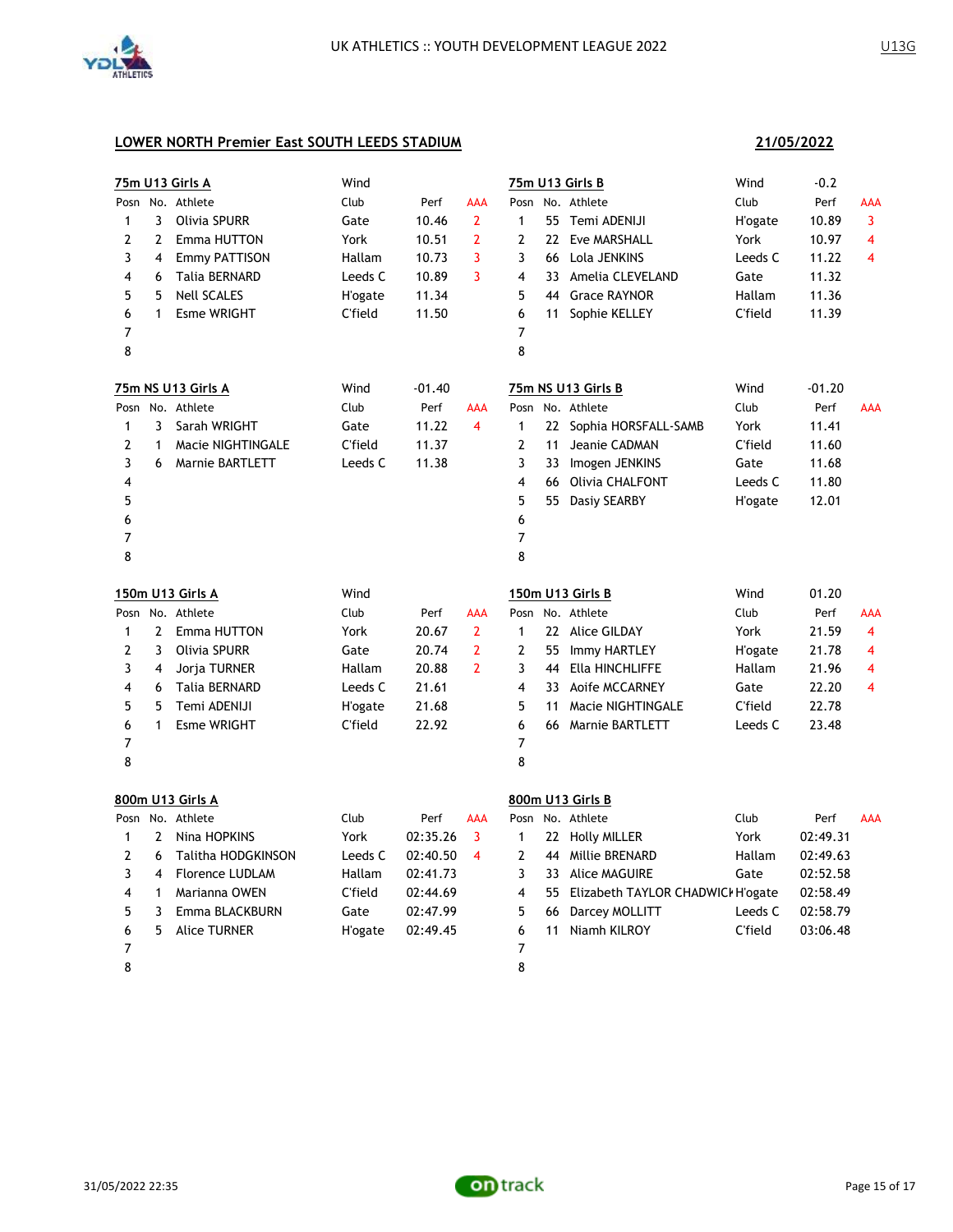

|                |                | 800m NS U13 Girls A         |                 |          |                         |                |                | 800m NS U13 Girls B     |                 |          |            |
|----------------|----------------|-----------------------------|-----------------|----------|-------------------------|----------------|----------------|-------------------------|-----------------|----------|------------|
|                |                | Posn No. Athlete            | Club            | Perf     | <b>AAA</b>              | Posn           |                | No. Athlete             | Club            | Perf     | <b>AAA</b> |
| 1              |                | 22 Sophia HORSFALL-SAMB     | York            | 02:48.55 |                         | 1              | 98             |                         | No Compet       |          |            |
| 2              | $\overline{2}$ | <b>Beatrice PRENDERGAST</b> | York            | 02:53.43 |                         | 2              |                |                         |                 |          |            |
| 3              | 5              | Molly JONES                 | <b>H</b> 'ogate | 02:54.66 |                         | 3              |                |                         |                 |          |            |
| 4              | $\mathbf{1}$   | Charlotte ABDY-MCCALL       | C'field         | 02:57.03 |                         | 4              |                |                         |                 |          |            |
| 5              | 6              | Ellta MULUBRHAN             | Leeds C         | 02:57.08 |                         | 5              |                |                         |                 |          |            |
| 6              | 55             | <b>Effie WICKENS</b>        | <b>H'ogate</b>  | 03:04.24 |                         | 6              |                |                         |                 |          |            |
| $\overline{7}$ |                |                             |                 |          |                         | $\overline{7}$ |                |                         |                 |          |            |
| 8              |                |                             |                 |          |                         | 8              |                |                         |                 |          |            |
|                |                | 1200m U13 Girls A           |                 |          |                         |                |                | 1200m U13 Girls B       |                 |          |            |
| Posn           |                | No. Athlete                 | Club            | Perf     | <b>AAA</b>              | Posn           |                | No. Athlete             | Club            | Perf     | AAA        |
| 1              | 2              | Aimee KEEFE                 | York            | 04:05.13 | 3                       | 1              | 44             | <b>Lucienne TURNER</b>  | Hallam          | 04:29.33 |            |
| 2              | 4              | Matilda WITHYCOMBE          | Hallam          | 04:14.44 |                         | 2              | 55             | India MELVILLE          | <b>H</b> 'ogate | 04:38.00 |            |
| 3              | 5              | Megan LISTER                | H'ogate         | 04:18.27 |                         | 3              |                | 22 Hannah LOVETT        | York            | 04:38.88 | 1          |
| 4              | 3              | Emily COLLINGWOOD           | Gate            | 04:20.26 |                         | 4              |                |                         |                 |          |            |
| 5              | $\mathbf{1}$   | Jeanie CADMAN               | C'field         | 05:12.34 |                         | 5              |                |                         |                 |          |            |
| 6              | 6              | <b>Olivia CHALFONT</b>      | Leeds C         | 05:28.77 |                         | 6              |                |                         |                 |          |            |
| 7              |                |                             |                 |          |                         | $\overline{7}$ |                |                         |                 |          |            |
| 8              |                |                             |                 |          |                         | 8              |                |                         |                 |          |            |
|                |                | 70m Hurdles U13 Girls A     | Wind            | 0.2      |                         |                |                | 70m Hurdles U13 Girls B | Wind            | 2.4      |            |
|                |                | Posn No. Athlete            | Club            | Perf     | <b>AAA</b>              |                |                | Posn No. Athlete        | Club            | Perf     | <b>AAA</b> |
| 1              | 2              | <b>Carys FRANCIS</b>        | York            | 11.76    | $\mathbf{1}$            | $\mathbf{1}$   |                | 22 Molly SKELTON        | York            | 12.38    | 3          |
| 2              | 4              | Olwen ISHERWOOD             | Hallam          | 12.69    | 4                       | 2              | 44             | Jorja TURNER            | Hallam          | 12.49    | 3          |
| 3              | 3              | Sarah WRIGHT                | Gate            | 13.44    |                         | 3              | 55             | Isla MALLON             | <b>H'ogate</b>  | 14.65    |            |
| 4              | 5              | <b>Nell SCALES</b>          | <b>H'ogate</b>  | 13.66    |                         | 4              |                | 33 Alice MAGUIRE        | Gate            | 15.75    |            |
| 5              | $\mathbf{1}$   | Charlotte ABDY-MCCALL       | <b>C'field</b>  | 15.67    |                         | 5              | 11             | Marianna OWEN           | C'field         | 15.79    |            |
| 6              |                |                             |                 |          |                         | 6              |                |                         |                 |          |            |
| 7              |                |                             |                 |          |                         | $\overline{7}$ |                |                         |                 |          |            |
| 8              |                |                             |                 |          |                         | 8              |                |                         |                 |          |            |
|                |                | Long Jump U13 Girls A       |                 |          |                         |                |                | Long Jump U13 Girls B   |                 |          |            |
| Posn           |                | Bib Athlete                 | Club            | Perf     | <b>AAA</b>              | Posn           |                | Bib Athlete             | Club            | Perf     | <b>AAA</b> |
| 1              | 3              | Olivia SPURR                | Gate            | 4.26     | 3                       | $\mathbf{1}$   |                | 22 Alice GILDAY         | York            | 4.07     | 4          |
| $\overline{2}$ | 2              | Talia NORTHCOTT             | York            | 4.22     | 3                       | 2              | 55             | Dasiy SEARBY            | H'ogate         | 3.76     |            |
| 3              | 6              | Lola JENKINS                | Leeds C         | 4.03     | 4                       | 3              |                | 66 Talia BERNARD        | Leeds C         | 3.55     |            |
| 4              | 5              | Molly JONES                 | H'ogate         | 3.96     | $\overline{\mathbf{4}}$ | 4              | 33             | <b>Aoife MCCARNEY</b>   | Gate            | 3.52     |            |
| 5              | 44             | <b>Emmy PATTISON</b>        | Hallam          | 3.80     |                         | 5              | $\overline{4}$ | Millie BRENARD          | Hallam          | 3.40     |            |
| 6              | 11             | Jeanie CADMAN               | C'field         | 3.60     |                         | 6              | $\mathbf{1}$   | Niamh KILROY            | C'field         | 3.23     |            |
|                |                |                             |                 |          |                         |                |                |                         |                 |          |            |
| 7              |                |                             |                 |          |                         | 7              |                |                         |                 |          |            |